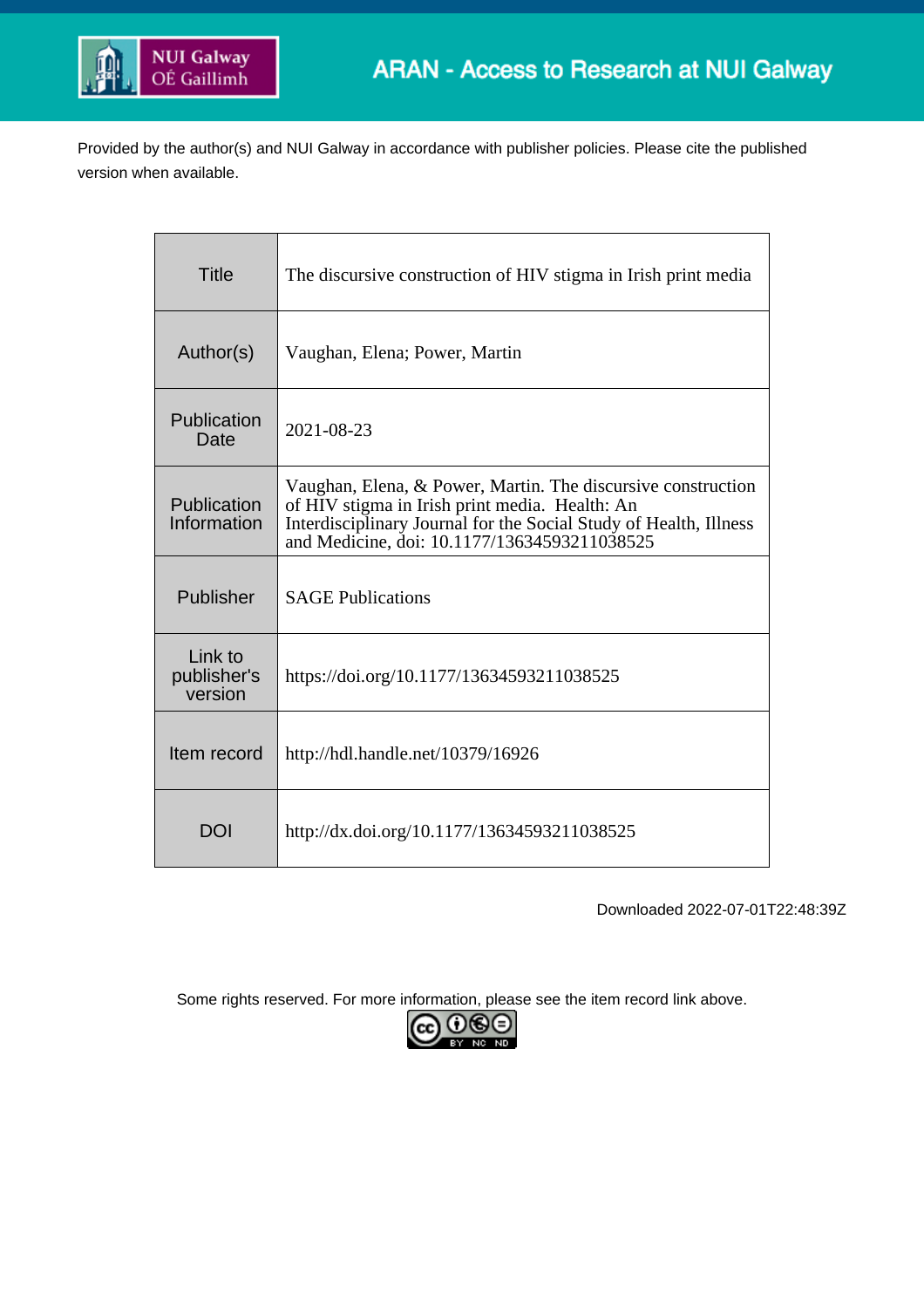**1038[525](http://crossmark.crossref.org/dialog/?doi=10.1177%2F13634593211038525&domain=pdf&date_stamp=2021-08-23)** HEA0010.1177/13634593211038525Health**Vaughan et al.**

*Article*

# health:

# **The discursive construction of HIV stigma in Irish print media**

Health  $1 - 19$ © The Author(s) 2021

DOI: 10.1177/13634593211038525 Article reuse guidelines: [sagepub.com/journals-permissions](https://uk.sagepub.com/en-gb/journals-permissions) [journals.sagepub.com/home/hea](https://journals.sagepub.com/home/hea)



# **Elena Vaughan and Martin Power**

National University of Ireland, Galway

#### **Abstract**

As interlocutors in national level discourse with the power to influence public opinion and inform policy, the news media are an important data source in understanding the constitutive roles played by culture and discourse in shaping health experiences and outcomes. This paper reports on a critical discourse analysis of news media coverage of HIV in the Republic of Ireland between 2006 and 2016. This period is significant because of the considerable increase in new HIV diagnoses that occurred in Ireland after the 2008 recession. Analysis of articles (*n*=103) demonstrated a pattern of dividing practices whereby people living with or affected by HIV were frequently positioned as somatically and morally deficient via discourses of risk and responsibility. Little focus was given over to examination of the structural drivers of HIV, occluding the social context of the epidemic. The findings suggest that media discourses on HIV have the potential to other people living with HIV and generate stigma by invoking a dynamic of blame and shame frequently implicated in the stigma process.

#### **Keywords**

discourse analysis, HIV/AIDS, risk and health

# **Introduction**

In spite of vast improvements to treatment and prevention technologies in recent years, HIV remains a significant public health concern in the Republic of Ireland. Around 7200 people live with HIV in the Republic of Ireland (Health Protection Surveillance Centre [HPSC], 2019), and significant increases in the rate of new diagnoses have been reported recently, with the highest number ever recorded in 2018 (HPSC, 2019). The current

#### **Corresponding author:**

Elena Vaughan, Health Promotion Research Centre, College of Medicine, Nursing and Health Sciences, National University of Ireland, Galway, University Road, Galway H91 TK33, Ireland. Email: [elena.vaughan@nuigalway.ie](mailto:elena.vaughan@nuigalway.ie)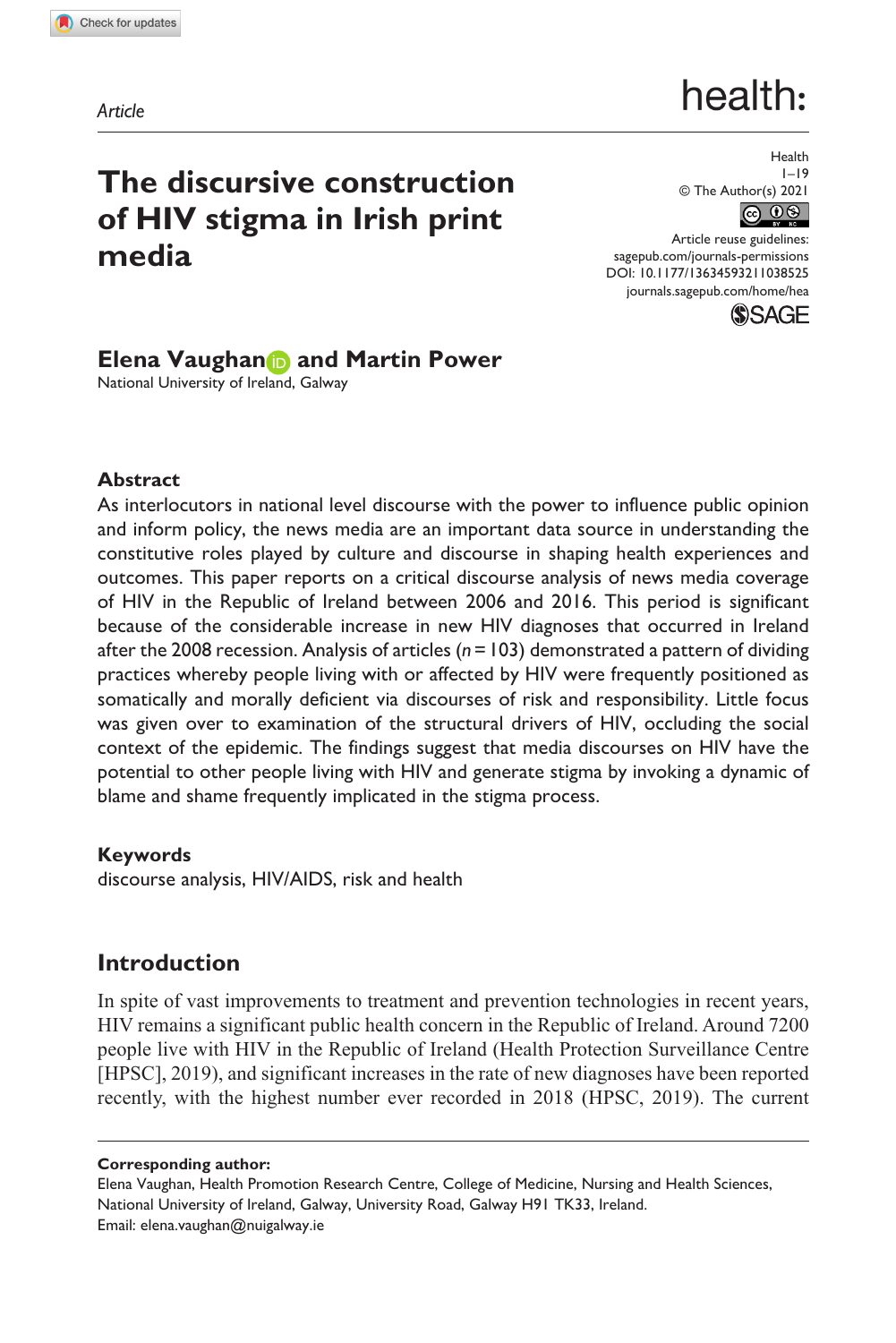notification rate stands at 11.0 per 100,000 of population, notably higher than the European average of 6.2 (HPSC, 2019). These increases have occurred in the context of considerable social stigmatisation of HIV. A survey conducted in 2017 found that among people living with HIV (PLHIV) (*n*=168), 30% reported feeling stigmatised by family, and 23% by friends (HIV Ireland, 2017). Stigma is also a problem frequently experienced by PLHIV in many healthcare settings (Vaughan et al., 2020). The rise in HIV rates coincided with an era of economic austerity precipitated by the 2008 recession, during which time funding for the health system overall was reduced by 22% (Health Service Executive [HSE], 2013). Funding for the Gay Men's Health Service (GMHS) was hit especially hard, and was halved between 2009 and 2014 (Donohue, 2017). Over the same period diagnoses of HIV among gay men almost doubled (HPSC, 2017). While funding for the health service has since been restored, and indeed increased, on pre-2008 levels (HSE, 2019), HIV rates have continued to increase.

#### *Critical public health and the media*

As Lupton (1994) has remarked, health and illness states are, in large part, 'products of social systems and ideological processes' (p. 58). Critical public health scholars have made the case for a reflexive, interdisciplinary and politically aware scholarship (Dutta, 2010). Print media reporting is especially relevant in such a pursuit because of the role of journalism in setting and framing social, political and policy agendas (McCombs, 2005). In this sense, the media is not just an observer of social and political phenomena, but rather a participant that plays a key function in shaping and constraining public attitudes and political and policy debates. Print media act as gatekeepers of social and political discourse, choosing which topics to cover and exercising editorial power over how such topics are framed. The media thus have a dual function, serving as a conduit to disseminate information, but also acting as institutional players in their own right with the power to construct and frame discourse as they see fit. Consequently, the discourse that is reproduced will often be contingent on who has access to the media, and institutional/editorial choices about which voices to prioritise. Such discourses become impactful then, in the way in which they come to create meaning, define problems, and propose solutions that circulate in the wider community.

Such influence has become all the more powerful given the active role of the media in disseminating information about health and illness (Picard and Yeo, 2011). Moreover, as Hallin et al. (2013) have argued, 'the production and circulation of biomedical knowledge have increasingly moved from what was construed as a private sphere of doctor/patient communication . . . into the public sphere, where the communicative norms of biomedicine compete and combine with those of marketing, journalism and political debate' (p. 121). The media remains the main source of information for lay people about health matters (Gould et al., 2009). How health and illness issues are framed by media sources are thus relevant in appreciating how lay knowledge of health matters and health policy is constituted and reproduced. Consequently, print news media is an important data source in social, political and health research (Baumgarten and Grauel, 2009). Print news media is highly consumed in Ireland, with over 80% of the population of approximately 4.9million people regularly reading news in print and online (Newman et al., 2020).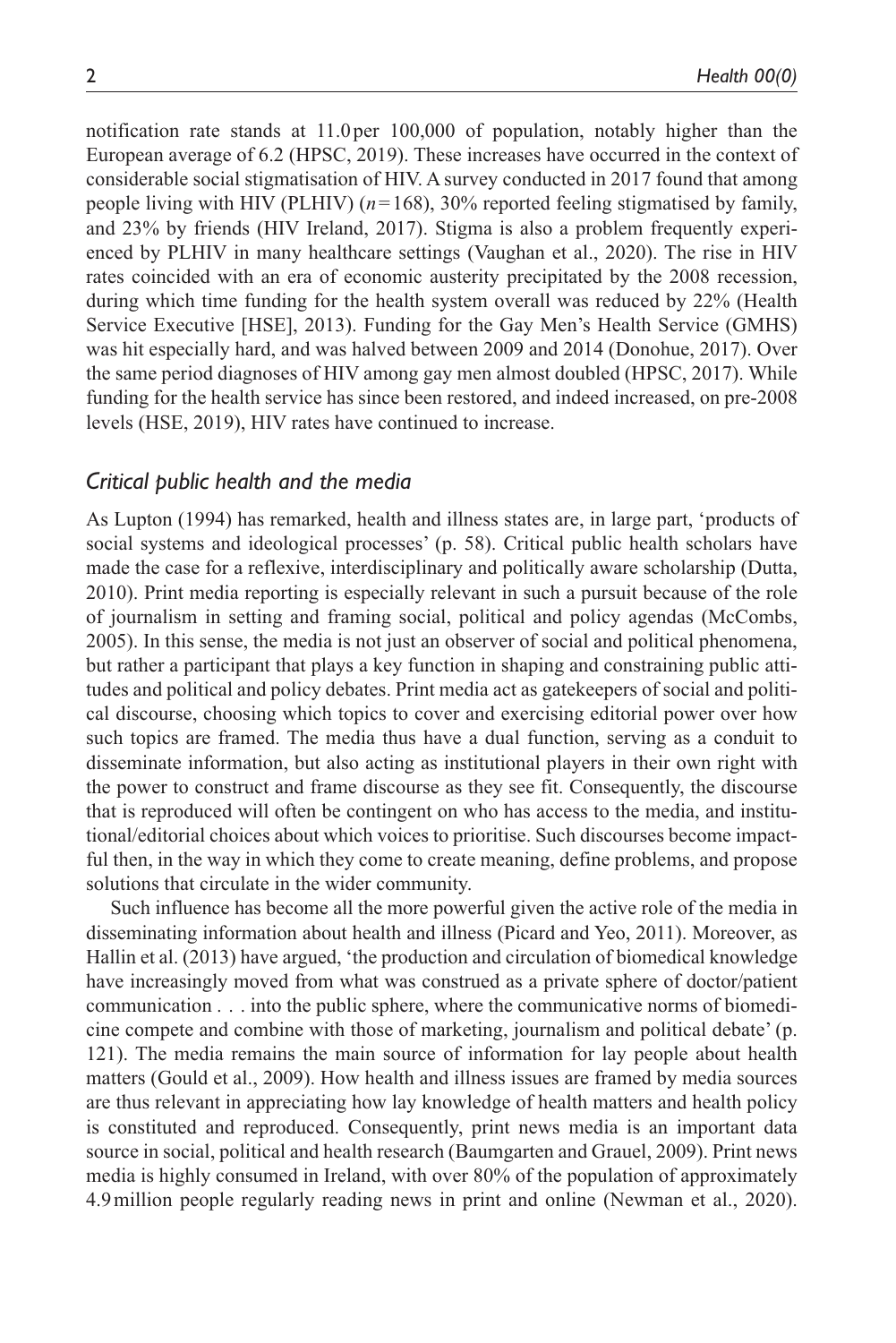By comparison, only 29% of the population are Twitter account holders, with only 37% of them being active users of the platform (IPSOS/MRBI, 2020).

#### *HIV and media reporting*

Given the initial association of the illness with gay men, much of the early coverage of AIDS characterised the epidemic as a 'gay plague' (Treichler, 1999). Emerging at a time when the world was becoming ever more inter-connected and neoliberal policies were re-shaping societies, AIDS was the first pandemic in human history to reach a global audience via mass media. The ascendency of Ronald Reagan and Margaret Thatcher had re-invigorated a social conservatism which, aligned with the Christian Right, endorsed a potent anti-gay message. The use of the term GRID (gay-related immune deficiency) at the outset of the epidemic helped in part to construct future conceptualisations of the illness as a disease that was intrinsically linked to gay identities. This was reinforced by early medical speculation that AIDS was caused by something particular to gay lifestyles (Greene, 2007). The media, particularly the tabloid press, were keen to capitalise on such accounts of AIDS to bolster the renewed ideological agenda. Roy Greenslade, assistant features editor at The Sun newspaper in the UK from 1981 to 1986 recalled that among executives at The Sun 'the consensus that informed the debate . . . was that all homosexuals are perverts . . . AIDS appeared to be just desserts for being involved in deviant sexual behaviour' (Garfield, 1994: 44–45).

Studies of media coverage of HIV since the early days of AIDS suggest that this legacy continues to shape news reporting on HIV and AIDS. Studies in Australia in the 1990s showed how media representations of HIV circumscribed 'innocent' victims and 'guilty' perpetrators, constructed discourses that presented AIDS as a 'hidden danger' (Brown et al., 1996: 1694) and evoked typologies of PLHIV as archetypes of infection that suggested a moral hierarchy premised on the relative risk they were deemed to pose to others (Lupton, 1999). Other studies have noted the decline in reporting on HIV globally throughout the 2000s (Gao et al., 2013; Stevens and Hull, 2013), likely due to the development of antiretroviral (ARV) medications and the growing biomedical normalisation of the condition in the West. In the United States, Stevens and Hull (2013) identified a shift in newspaper coverage of HIV from a domestic issue to an 'African problem' (p. 6). They further point out that the disproportionate impact of HIV on African Americans remains under-reported, with existing reporting focussing on individual risk behaviours, rather than on structural determinants. In the UK, analysis of media coverage of post-exposure prophylaxis (PEP) has demonstrated a dichotomisation of social representations of this prevention tool and those that require it – with gay men positioned as careless and undeserving, while healthcare workers were framed as responsible and deserving (Jaspal and Nerlich, 2016). A study on representations of pre-exposure prophylaxis (PrEP), showed a similar dichotomisation, with a discourse of hope at the public health possibilities afforded by PrEP and a competing discourse that constructed gay men as irresponsible, premised on assumptions that this prevention tool would exacerbate and increase risky behaviours among this population specifically (Jaspal and Nerlich, 2017).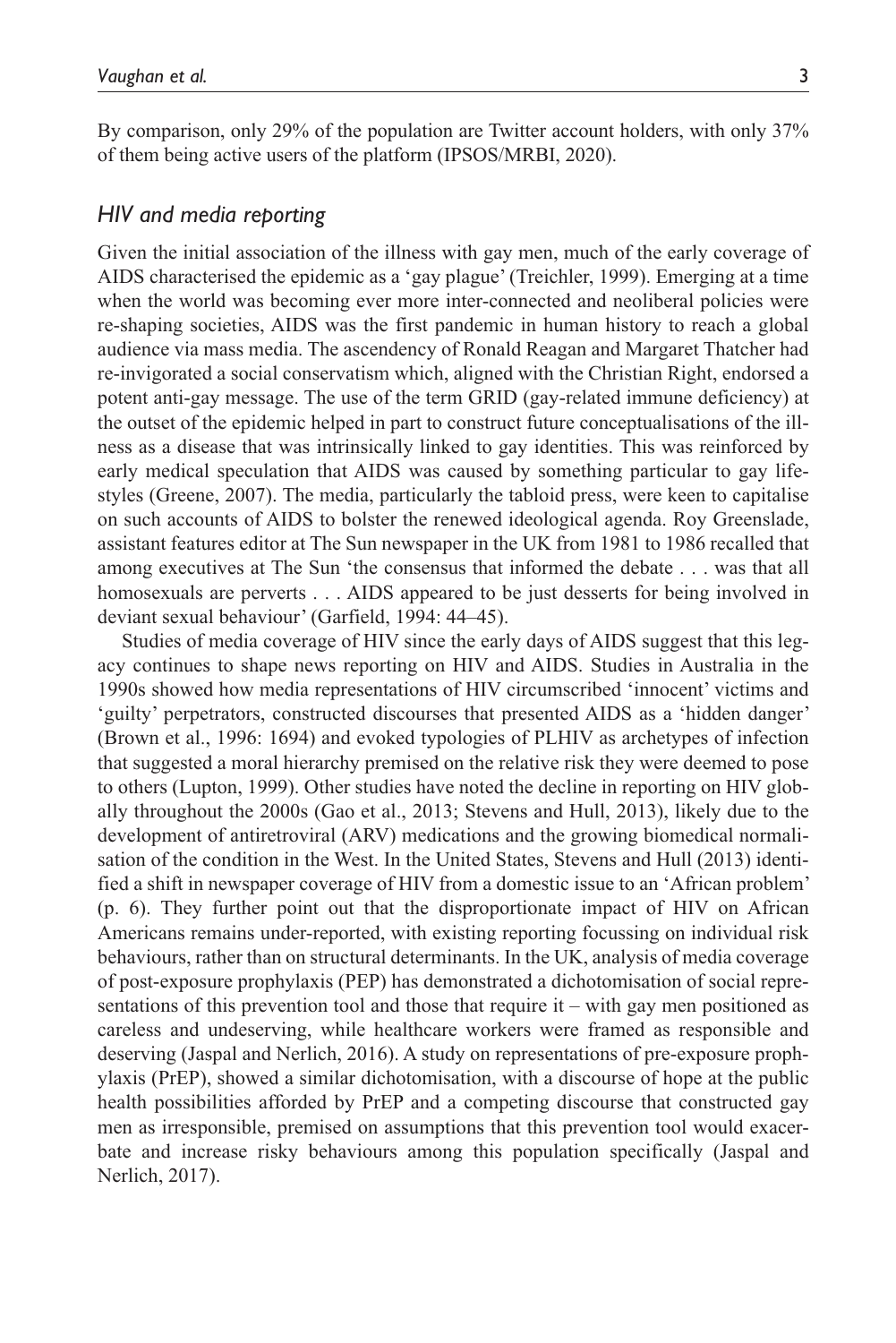This article seeks to contribute to the scholarship on the representation of HIV in the print media outlined above. The aim of this research was to identify and analyse the dominant discourses of HIV found in the print media in Ireland. The research questions that informed the investigation were 'what discourses exist in relation to press coverage of HIV in Ireland today and how does the media frame people living with HIV?', and 'how do these discourses frame understandings of HIV and the nature of the HIV epidemic in the Irish context?' Using a critical discourse analysis framework, this paper explores how media discourses position HIV and people affected by it, and discusses the public health implications arising from this.

# **Methods**

#### *Data collection*

Data collection comprised sampling newspaper articles published in Irish print media over a 10 year period from 2006 to 2016. This period was selected because it is contemporaneous with key developments in HIV research and treatment that have led to a biomedical 'normalisation' of HIV, as well as being concurrent with the aforementioned increases in Irish HIV diagnoses, and the economic austerity measures that impacted the health system. The sample of newspaper articles was collected via the LexisNexis database. Inclusion criteria required that articles must:

- contain the word 'HIV' or 'AIDS' in the headline, so as to be reasonably assured that HIV was the main topic of the article;
- be published in a national Irish publication, so as to be of national significance and therefore part of macro-level discourse;
- be no fewer than 500 words, to have pieces of reasonable length in order to perform analysis.

A total sample of 103 articles that satisfied inclusion criteria was retrieved and included articles from national broadsheet, tabloid and Sunday newspapers (see Figure 1), which had a combined weekly hard-copy circulation figure of 803,180 at the midpoint of the sampling period (News Brands Ireland, 2010). Of the total sample, 73 articles dealt with HIV in a domestic context (Ireland or the UK), and 30 had an international focus, with 14 articles on HIV in Africa and an additional 13 on Russia, China, Thailand and the US, among others. The majority of the sampled articles were derived from the news  $(n=29)$ , features  $(n=18)$ , health  $(n=15)$  and 'Ireland'  $(n=14)$  sections of the newspapers (see Figure 2).

#### *Critical discourse analysis*

Critical discourse analysis (CDA) is concerned with examining discourse as social practice and entails a close scrutiny of the formal, contextual and intertextual properties of texts to reveal underlying power relations (Fairclough, 2003). The CDA approach used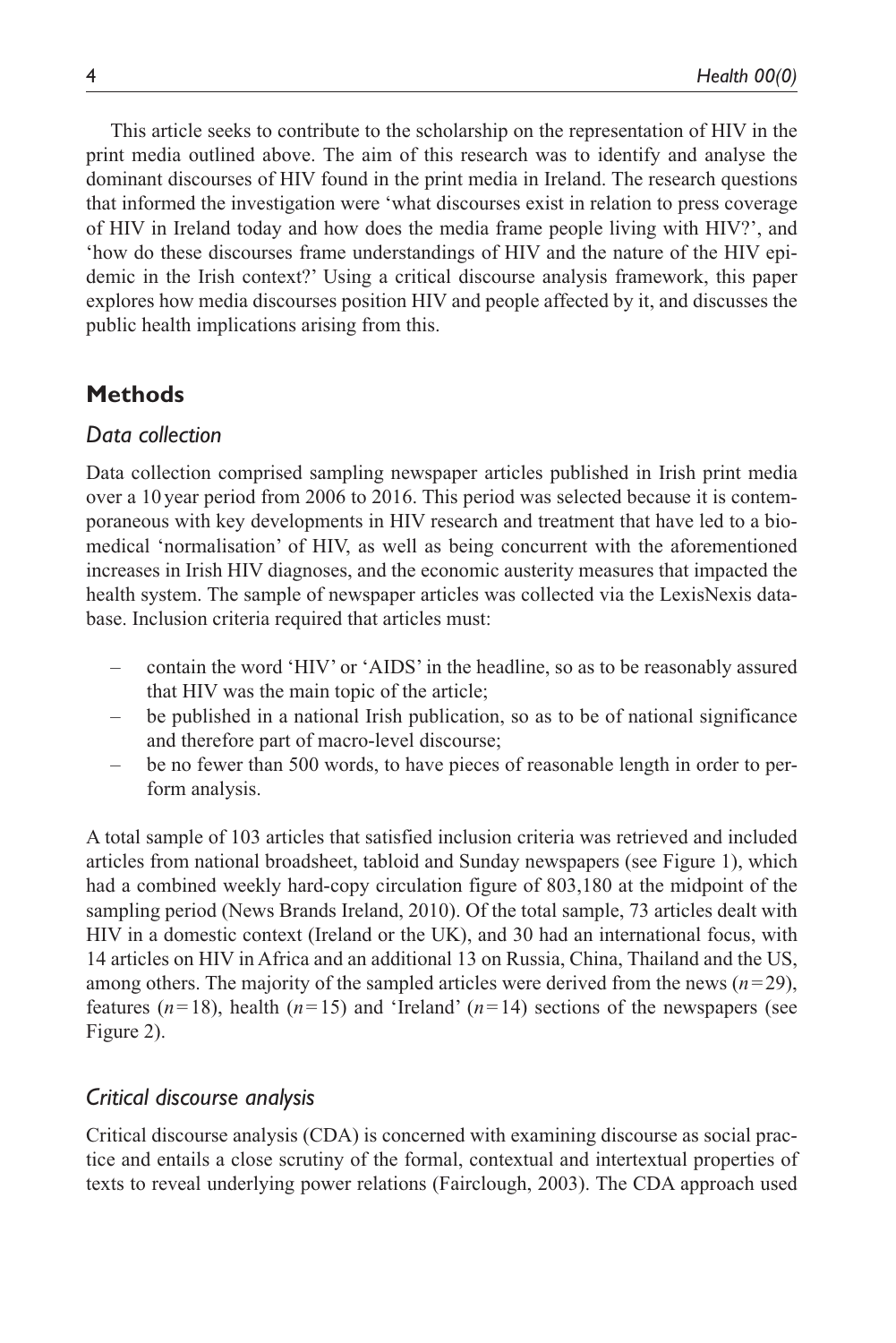

**Figure 1.** Newspaper titles.



**Figure 2.** Newspaper sections.

in this study was derived and adapted from Fairclough (1989). The aim of CDA is to examine and uncover the often subtle ways in which language circumscribes subject positions for social actors, and reproduces and sustains structurally embedded systems of inequality and hegemonic frameworks of knowledge. This method acknowledges the constitutive role of language in shaping social identities, subject positions, social relationships and systems of belief and knowledge (Fairclough, 1989; Foucault, 1982). CDA also recognises that processes of symbolic violence can legitimate and facilitate the reification of norms and practices that implicitly favour the dominant group and marginalise other groups (Bourdieu, 1991).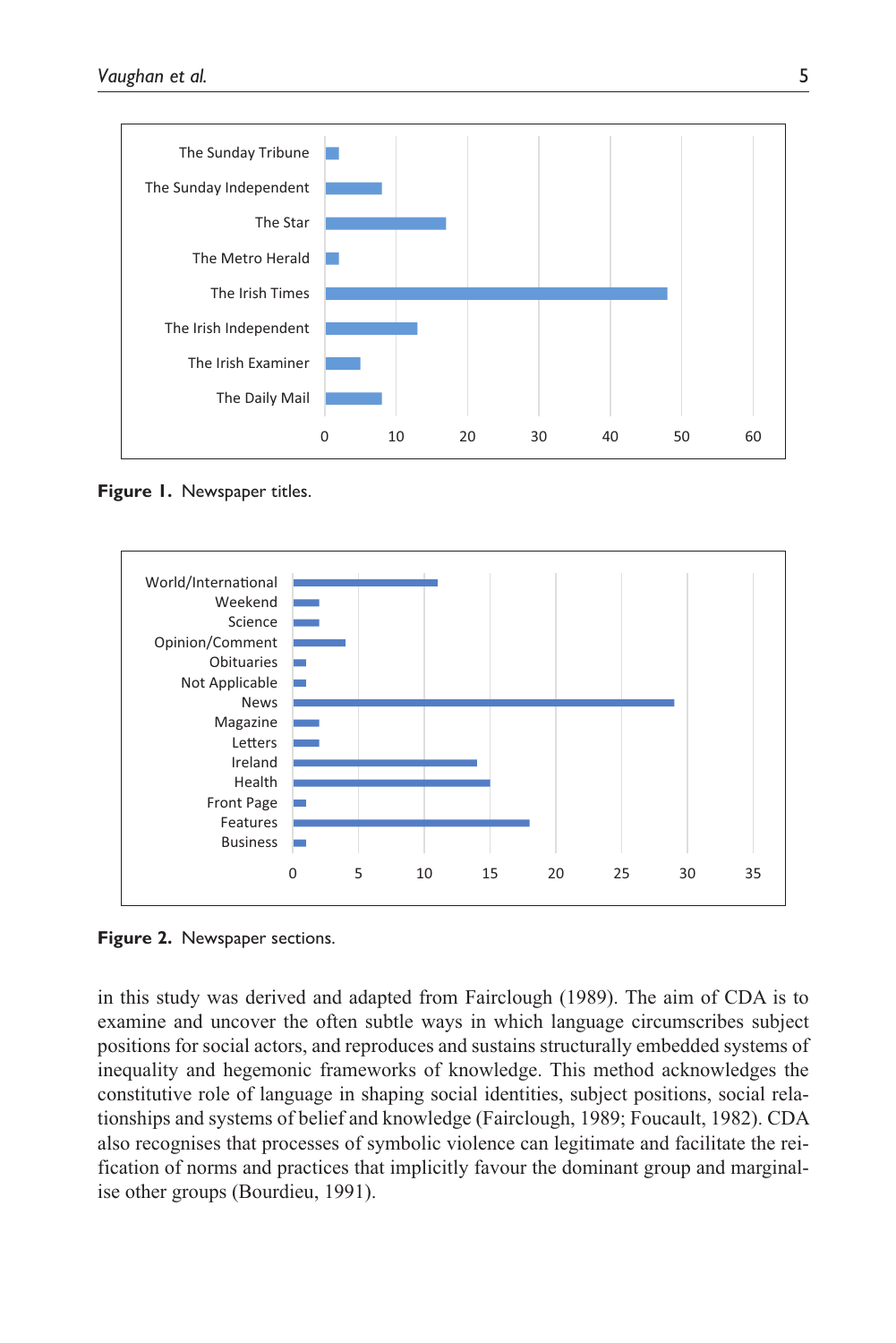In this sense, CDA is not a value-free method, nor does it claim to be. As a critical approach, CDA is inherently political and advocates that 'critical discourse analysts (should) take an explicit socio-political stance: they spell out their point of view, perspective, principles and aims, both within their discipline and within society at large' (Van Dijk, 1993: 252). This is not discordant with the aims and objectives of public health scholarship more broadly. Like CDA, critical public health approaches challenge and question existing orthodoxies and advocate for structural changes that would facilitate greater social equality and better health outcomes for all (Green and Labonte, 2008). As Schrecker (2016) has argued, what is needed 'is a political science of health inequalities . . . capable of identifying the relevant macro-micro connections' (p. 479). As scholars working in the disciplines of Health Promotion [EV] and Social Care [MP] respectively, this approach aligns with our own epistemological and ontological perspectives, and our work continually strives to draw attention to the social and structural determinants that underpin health inequalities. Indeed, the foundational document of Health Promotion, the Ottawa Charter acknowledges the need to recognise obstacles to achieving health parity and to advocate and mediate for actions that will address this (World Health Organization, 1986). Consequently, we agree with Dutta (2010) that '. . . the emancipatory politics of healing are embedded in the capacity of health scholarship to challenge and transform structural violence' (p. 538).

A number of specific discursive features of texts provide insight into how text producers construct knowledge about the world and delineate subject positions for actors represented in discourse (Fairclough, 1989). The key features we examined included: *propositional assumptions*, or assumptions about what is, can be or will be the case; *dialogicality*, concerning the presence of specific 'voices' in texts; *intertextuality*, concerning the presence of other texts within a text; *ideologies*, concerning aspects of text embodying particular world views or perspectives; and *modality*, concerning the use of modal auxiliary verbs such as 'may', 'might', or 'could' to hedge statements, speculate or introduce elements of doubt or possibility.

NVivo software was used to organise and code data. The analytical process was as follows: First we conducted iterative readings, during which we took notes and discussed the organisation of information in texts, broader themes arising and use of language. Two rounds of coding were subsequently carried out in which texts were coded thematically and then for the discursive and linguistic features outlined above. Initial coding and analyses were carried out by the lead author and reviewed by and discussed analytically with the second author, with any differences in interpretation resolved by consensus. A final round of coding to refine codes and consolidate thematic and discursive analysis was then carried out.

It is worth highlighting a number of methodological challenges that arose in analysing the data and how we addressed these: Firstly, CDA demands that texts are scrutinised for what is *not* said and who is *not* included in the discourse, as well as for what is said and by whom. This presented a methodological dilemma as clearly coding for absences is not possible. To overcome this we instead took detailed memos of observations and linked these to the individual texts under analysis. Another methodological challenge we encountered was how to synthesise findings across the relatively large corpus of texts in the sample. We were further wary of potential for confirmation bias given our knowledge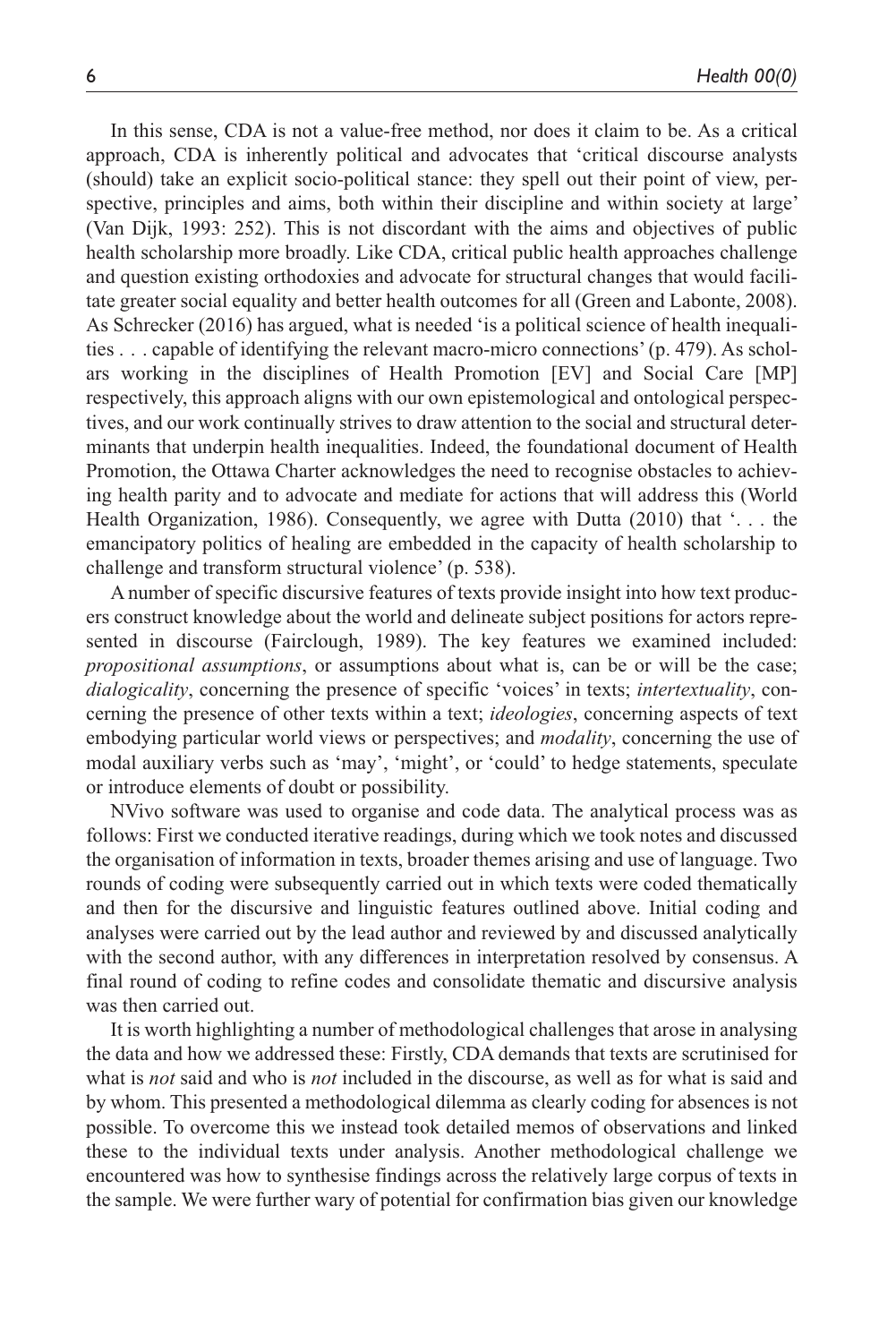

**Figure 3.** Proportion of voices in a sample of coded themes.

and understanding of HIV as a stigmatising condition. In order to address both these concerns, software assisted technique triangulation (Humble, 2009) and limited content analysis (Hsieh and Shannon, 2005) were employed. Certain features of NVivo allowed us to introduce additional analytical techniques to explore and represent the patterns that we observed and, in the process, increase rigour. For example, by exploring the frequency and usage of key terms and nomenclature, to generate visualisations and to crossreference coding of themes against discursive features using coding matrix queries.

# **Results**

#### *Discourse of risk and responsibility*

The dominant discourse identified was of risk and responsibility. Risk was more likely to be associated with biomedical voices and perspectives. Biomedical voices were also more likely to be drawn upon intertextually. The theme of risk was identifiable in just under half of the articles coded (50/103), with 147 direct references to the concept of risk. Biomedical 'voice' was the voice most prominently identified, with medical professionals, researchers and scientists most likely to be drawn upon for expert opinion. This was followed by people living with HIV (PLHIV), advocacy/NGO and then official/ political (Figure 3).

News reports framed rising HIV and STI rates as a consequence of individual risk behaviours, particularly among younger people. The moral positioning of people in relation to the concept of risk was a recurring feature of many texts. Sexual risk-taking was often described in hyperbolised terms, where condomless sex was framed as an act of hubris and recklessness. The dialogicality of such pieces was low, with individuals from these population groups rarely interviewed about their perspectives. Rather journalists relied on expert opinion from physicians, who made assumptions about the motivations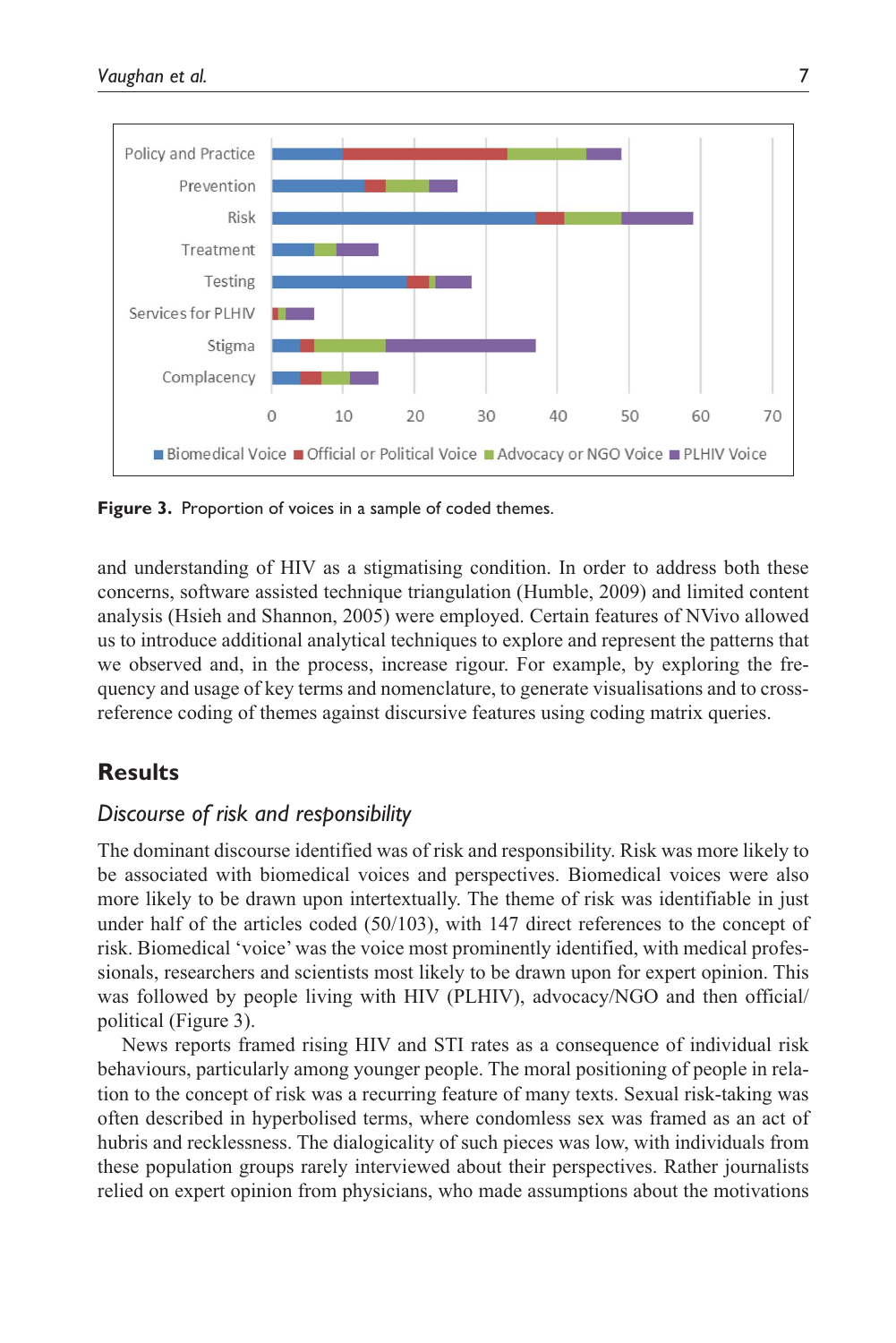and decision-making processes of those framed as sexual risk-takers (emphasis added throughout sample quotes):

The recent resurgence of STIs in Ireland indicates that people are taking greater risks, *particularly in the younger generation*. '*What we surmise* to some extent is that they have grown up in this era of HIV/Aids and either *they believe that they are invincible or that it is worth the risk*,' he [clinician] says.<sup>1</sup>

One of Ireland's leading specialists on STIs, has painted a *frightening* picture of Ireland's current one-night stand culture where many are regularly *indulging* in high-risk sexual behaviour<sup>2</sup>

Risk-taking was frequently linked to a lack of personal responsibility, which was often tethered to and operationalised as 'complacency'. This emerged as a 'common sense' explanation in reporting on HIV in the Republic of Ireland to account for the growth in HIV rates. Such assertions appeared to be speculative however, with statements asserting that complacency among individuals was a driving factor frequently hedged, through the inclusion of modal verbs such as 'seems', 'appears' or 'might', or, for example, by posing statements as questions: 'We have gone from one extreme to another, but has a dangerous complacency set in?'3

Two features to emerge from closer analysis of articles that drew on the risk/responsibility frame showed that (i) complacency was attributed to individuals and sub-populations, with young people and gay men especially singled out; and (ii) complacency was linked to a lack of fear of HIV due to the availability of medications, with the assumption that this resulted in cavalier attitudes to sex. Claims included that 'the message about safe sex . . . no longer seems relevant to a younger generation<sup>'4</sup> and that 'the successful development of anti-retroviral drug treatments appears to have encouraged many young men to take the sort of risks which only 4 or 5 years ago their counterparts would have thought twice about'.<sup>5</sup> Such messaging was reinforced with quotes from authoritative figures who agreed that '. . . there's no scare factor out there . . . which means less people are worried about it'.<sup>6</sup> Responsibility for acquiring HIV was thus shifted to lie solely with the individual and their lifestyle choices, rather than on social or structural factors:

But we must all face the consequences of the choices we have made. And if prevention is better than cure, then surely it's rational to explain that HIV/AIDS arises because of a choice made, just as lung cancer or COPD may be the penalty for a similar form of recklessness.<sup>7</sup>

Young gay men in particular were identified as engaging in risky and irresponsible behaviour. It is worthy of note that two lengthy articles in the sample were centred on the phenomenon of 'bug-chasing' – a practice in which people seek to purposefully acquire HIV. While studies have shown that this subculture does exist in the US, there is little evidence to suggest that it is in any way a common or wide-spread practice (Moskowitz and Roloff, 2007). There is no evidence to suggest that it is practiced at all in the Republic of Ireland. Nevertheless, two long reports were carried in sister publications The Irish Independent and The Sunday Independent, two of the best-selling papers in the country. Neither one interviewed participants in this sub-culture, although The Irish Independent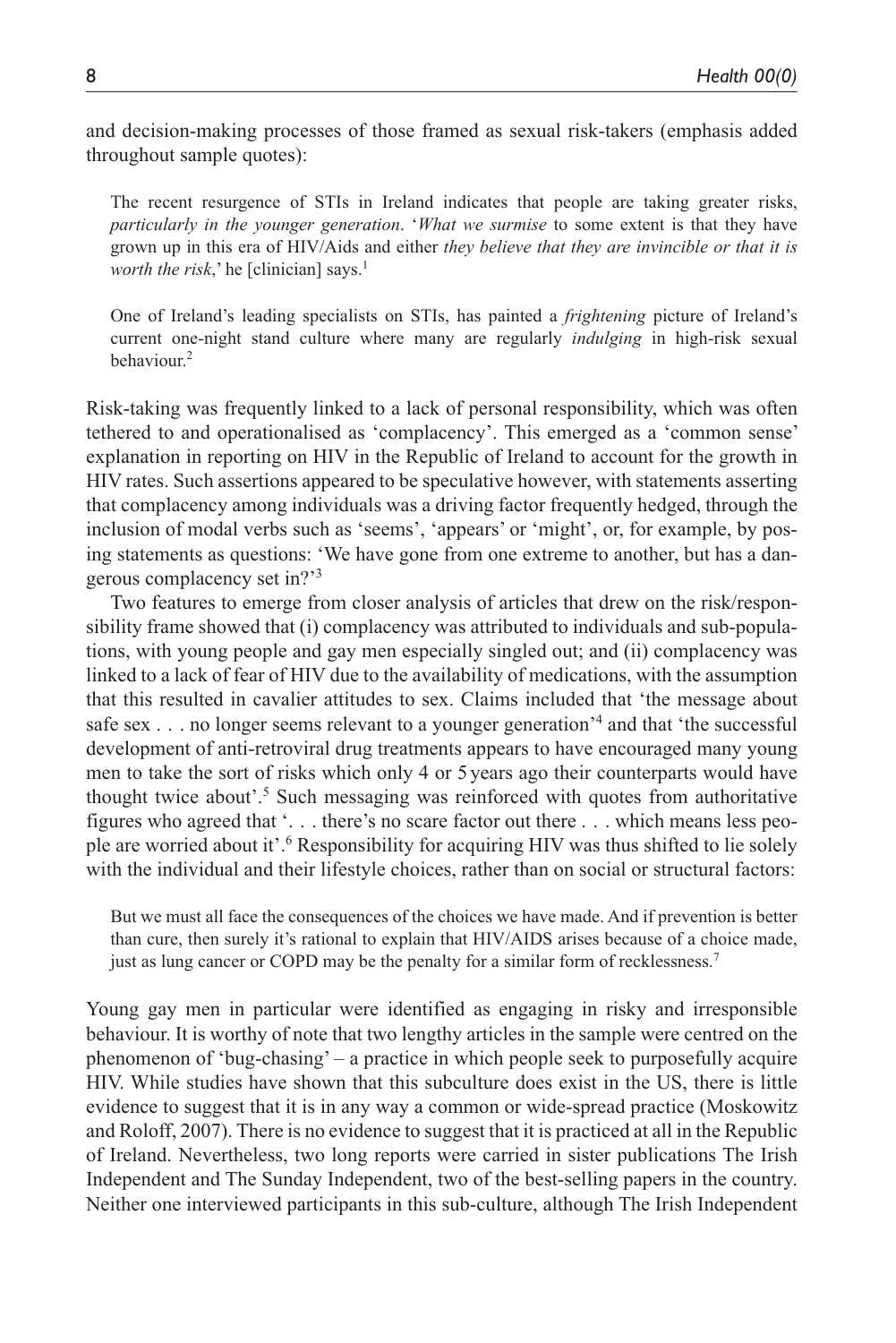article did cite a study on the practice. The authors suggested that such research had 'only skimmed the surface' and that future research needed to 'carry it further afield, especially into areas like Africa'.<sup>8</sup> The Sunday Independent article, titled 'Ignorant youth deliberately seek twisted "gift" of HIV', claimed that 'warped bug-hunters' were engaging in a 'worrying new trend'. The same article also drew attention to the risks of HIV to the wider public, stating that: 'All the old myths that HIV and Aids (sic) are the exclusive preserve of gay men and intravenous drug users are nothing but fairy tales to give the common upstanding citizen a sense of security', while claiming (erroneously) that 'the rates of heterosexual infection [in Ireland] have risen by over 400pc in the past five years'.9 Despite being more apocryphal tale than common practice, both these articles substantially over-state the extent of this as a problem, while implicitly suggesting, rather improbably, that such practices may help to explain high levels of HIV elsewhere and among diverse populations.

Notably, on the rare occasions young gay men's voices were included, these challenged the idea that young people were wilfully reckless or complacent, rather hinting at a prevalence of misinformation, a lack of knowledge and a lack of visibility:

'People think it's like leprosy or something, that you can tell if people have it' [Declan, 19].

'After getting tested, I'll never do it [have unprotected sex] again. But I didn't know. I'm not stupid, but no one ever told me . . . I've never seen an ad in the mainstream media about gay men and protection' [John, 21].10

Interestingly, whereas there was a lack of focus on structural explanations for rising HIV rates in the Irish context, the opposite was true of articles that had a focus on HIV in an international context. This was particularly noted in respect of reporting on the HIV epidemic in Africa, where responsibility for high numbers of infections was rather attributed to 'a lack of political commitment by past governments'.11 Topics covered in the international articles included funding for prevention programmes, access to treatment and prevention,<sup>12</sup> legal and policy frameworks<sup>13</sup> for addressing the HIV epidemic, the impact and effects of inequality, stigma and harm reduction measures<sup>14</sup> and the roles of government,<sup>15</sup> the media and aid agencies.<sup>16</sup> Consequently, while lack of personal responsibility was posited as the primary cause of the rise in new diagnoses in the Irish context, political and institutional failings<sup>17</sup> and a lack of coherent policy frameworks were frequently attributed as the drivers of epidemics in Africa, Russia and elsewhere.<sup>18</sup>

#### *Constructing the 'other'*

Within both domestic and non-domestic articles, there was a tendency towards constructing people living with and affected by HIV as 'other'. One way in which this occurred was through implicitly framing people living with HIV as unhealthy and vectorising them as potential sources of disease. An article on pre-exposure prophylaxis (PrEP) in Ireland described candidates for PrEP as 'healthy, but high risk', framing HIV negative people in a way that sets up a dichotomy that necessarily draws on the reader's assumptions that people living with HIV are 'unhealthy'.19 Such framings suggested and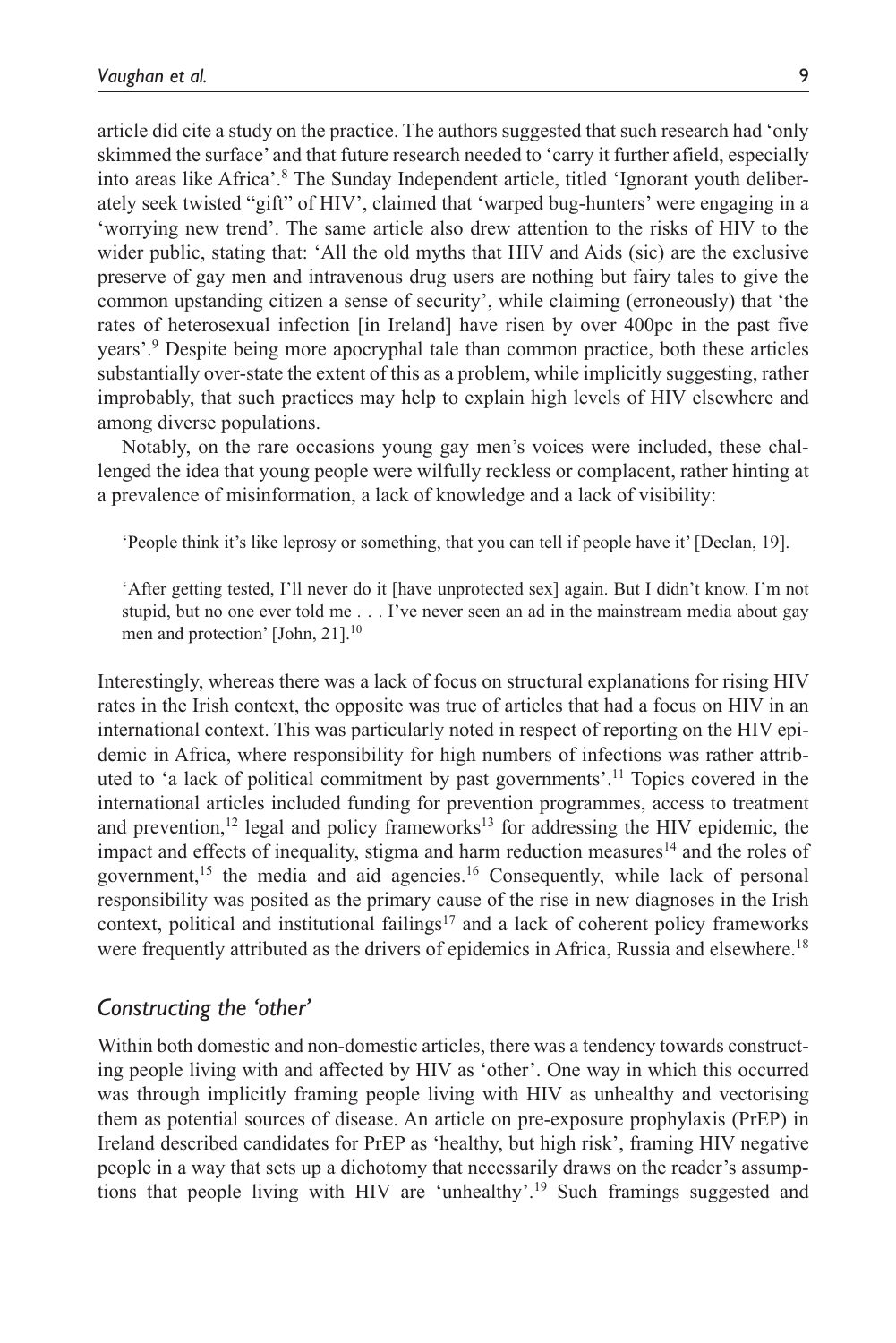reinforced a hegemonic biomedical understanding of health, which privileges the absence of disease as the gold standard for what it means to be healthy, rather than overall wellbeing. Similarly, a feature piece described a pregnant woman living with HIV as looking 'like any other healthy mother', before stating she is 'a carrier of a potentially deadly virus which might be passed onto her unborn child', and implying that her pregnancy is a 'reckless' act.<sup>20</sup> The use of such language, in addition to suggesting that the mother was lacking in sound moral judgement, further perpetuated an anachronistic representation of HIV that posited the bodies of people living with HIV as sites of disease and contagion.

This othering was also apparent in non-domestic articles on HIV. One such piece, which ostensibly explored the role of the media in reporting HIV in Zambia opened with a paragraph in which the writer described the difficulties of engaging readers on the topic of HIV in Africa.21 She writes: 'the subject and location seem so distant from *us* in every sense' (emphasis added). In the following paragraph she questions what HIV looks like in 'the place where it is a daily reality?' This raises questions: who is the collective indicated in the pronoun 'us'? Is the subject matter really that irrelevant to a Western readership or just some members of that readership? Who then is included and who is excluded from this 'us'? Is the West not a place where HIV is a 'daily reality' also? With her statements the writer is making both propositional and existential assumptions about her readership, about who is and who is not affected by HIV, about how and where HIV occurs and about who counts in the collective 'we' or 'us'.

Similarly, a piece in The Irish Times<sup>22</sup> quite clearly illustrated how HIV-positive identities may be positioned in relation to the 'other' in ways that emphasise their somatic and moral deficiencies. The writer describes receiving a positive HIV test while he was living in Africa, recounting his thoughts and feelings as he awaited results of a confirmatory test, which turned out to be negative. In considering how he may have acquired the virus, the writer positions himself passively, rather attributing agency to his [African] girlfriend, stating: 'It has to be her. She has infected me'. He imagines the reaction of his family back home, saying: 'I feel ashamed. I've let them down', indicating his diagnosis represents a moral failure. He jokes with his friend that he is 'no Mick Jagger', a joke that draws on assumptions about male sexuality and the stereotype that HIV is acquired via prolific and promiscuous sexual behaviour. When he finally receives the news that he is in fact HIV negative, he is relieved and elated, stating: 'For three days I was HIVpositive, and now I am healthy. I am normal. I am free', with the clear implication that such things are not possible if living with HIV.

#### *Anachronisms and ambiguity – HIV through the lens of AIDS*

Another feature identified was a tendency to reflect HIV through an historical AIDS lens. This had the effect of producing conflicting or ambiguous messages. Many of the longer domestic feature pieces and reports sought to provide a comprehensive overview of the condition. This would typically include providing epidemiological information specific to the Irish context, the history of HIV, and its current status as a treatable condition. However, beyond mentioning that HIV was now a treatable chronic condition, little or no detail was provided on other contemporary positive biomedical developments. For example, in the sample as a whole, there were only four references to treatment as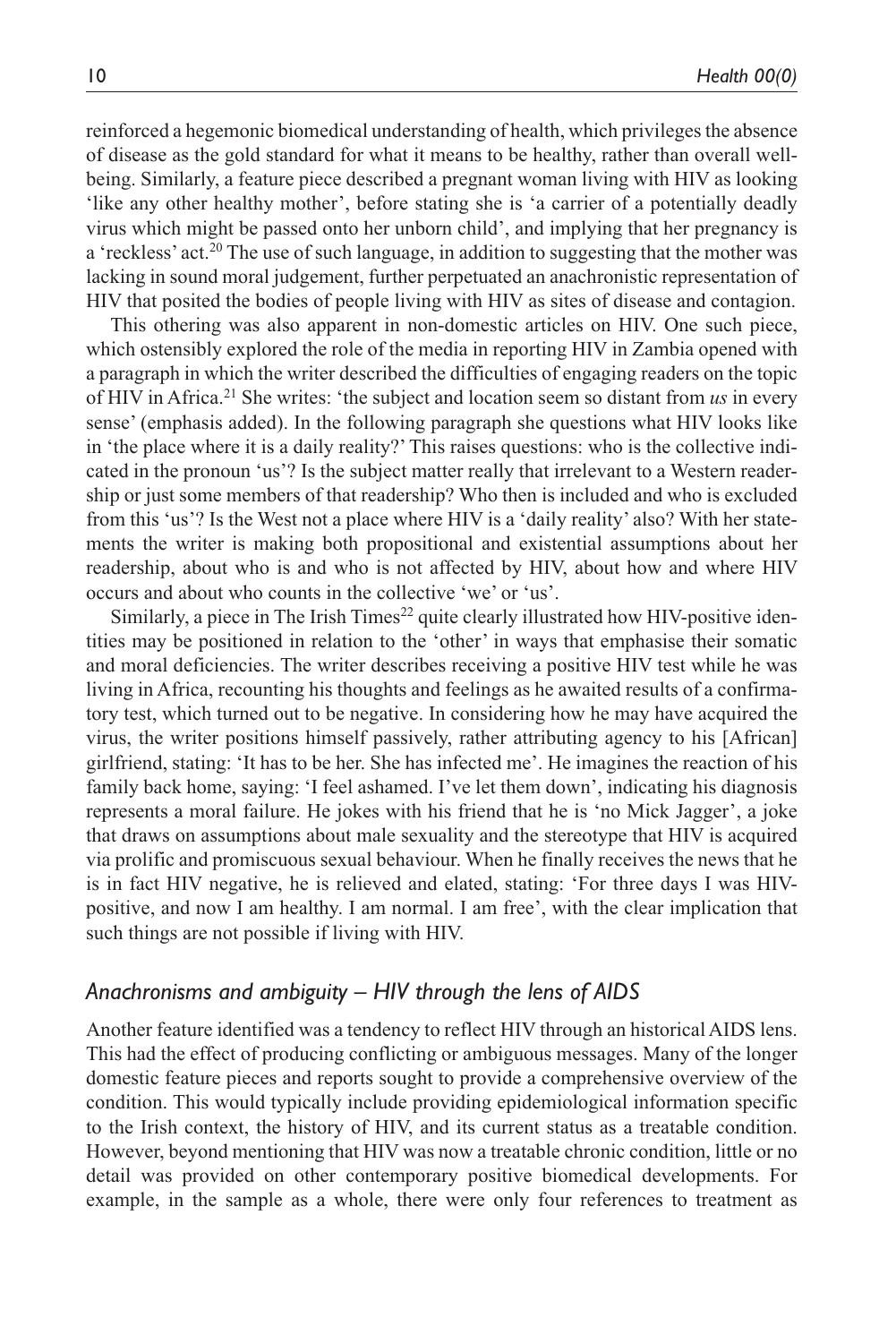prevention (TasP), $2^{3-25}$  only one specific reference to post-exposure prophylaxis (PEP), $2^{6}$ and only one article on PrEP.<sup>27</sup> Rather than focus on the positive aspects of current daily realities of life with HIV, writers frequently employed language that implicitly conflated HIV with AIDS, reproducing obsolete portrayals of HIV. One way in which this occurred was using negative frames to describe HIV in terms of what it is not. Phrases that were used commonly in this context were the collocations 'death sentence'<sup>28</sup> or 'fatal<sup>29</sup> or 'terminal'30 condition. The 'death sentence' metaphor in particular is rather loaded for its connotations with crime and punishment. Additionally there is the implicit suggestion that if HIV 'might no longer mean a death sentence'31 then it must be a life sentence. Indeed, in two of the texts this exact phrase was used.<sup>32,33</sup>

Another way in which this occurred was via often graphic descriptions of symptoms that people with AIDS experienced,<sup>34</sup> with expositions on 'agonising deaths' that were suffered in the past<sup>35</sup> and doom-laden descriptions, such as that in the headline of an article about singer-songwriter John Grant, described as 'living with the spectre of being diagnosed HIV positive'.36 Certainly, descriptions of HIV as a condition that people can live well with were rare by comparison and were often minimised elsewhere. Largely absent of other frames of reference to describe the contemporary reality of life for the majority of people with HIV and, given the tendency to position people living with HIV as 'unhealthy', this created a sense of doubt and ambiguity as to the potential to live well with the virus. This was compounded by a pattern of conflicting and contradictory messages, observable, for example, in a long feature in The Irish Times. The writer states in the third paragraph that HIV is 'no longer a death sentence', yet ends the piece with the quote: 'People think, "Ah, I'll do it just the once," but taking that one chance could be your last'.37

The frame of AIDS as moral failure alluded to above was exacerbated by the constitution of HIV positive identities as reformed subjects. A HIV diagnosis was positioned as a 'turning point' in the lives of people affected.38,39 Many of the people living with HIV who were featured or interviewed as part of stories on HIV were often volunteering or otherwise working to support other people living with HIV and to educate others about HIV prevention – practices which facilitated the creation of a certain narrative about their lives.40 For example, an obituary for a prominent AIDS activist described her 'journey from a comfortable middle-class background in south Dublin into hell, then back again to a form of redemption which inspired thousands of others'.41 At the same time, there was an implication that such practices acted as a form of penance, with the author of the obituary employing an interesting syncretism of religiously-inflected discourse with the sterile, clinical language of bio-medicine, disclosing that the woman had acquired HIV through 'extra-marital heterosexual intercourse'. Such a framing is suggestive of a sinner or saint dichotomy, mirroring earlier HIV media discourses that circumscribed guilty and innocent victims. Certainly, this framing reinforced the concept of HIV as a moral failing, particularly given the discursive legacy of AIDS, as well as the contemporary tendency towards representing HIV within discourses of risk and responsibility. Ironically, one of the clearest articulations of this 'redemption' theme in the sample was found in a piece on actor Charlie Sheen, specifically positioning him diametrically to it: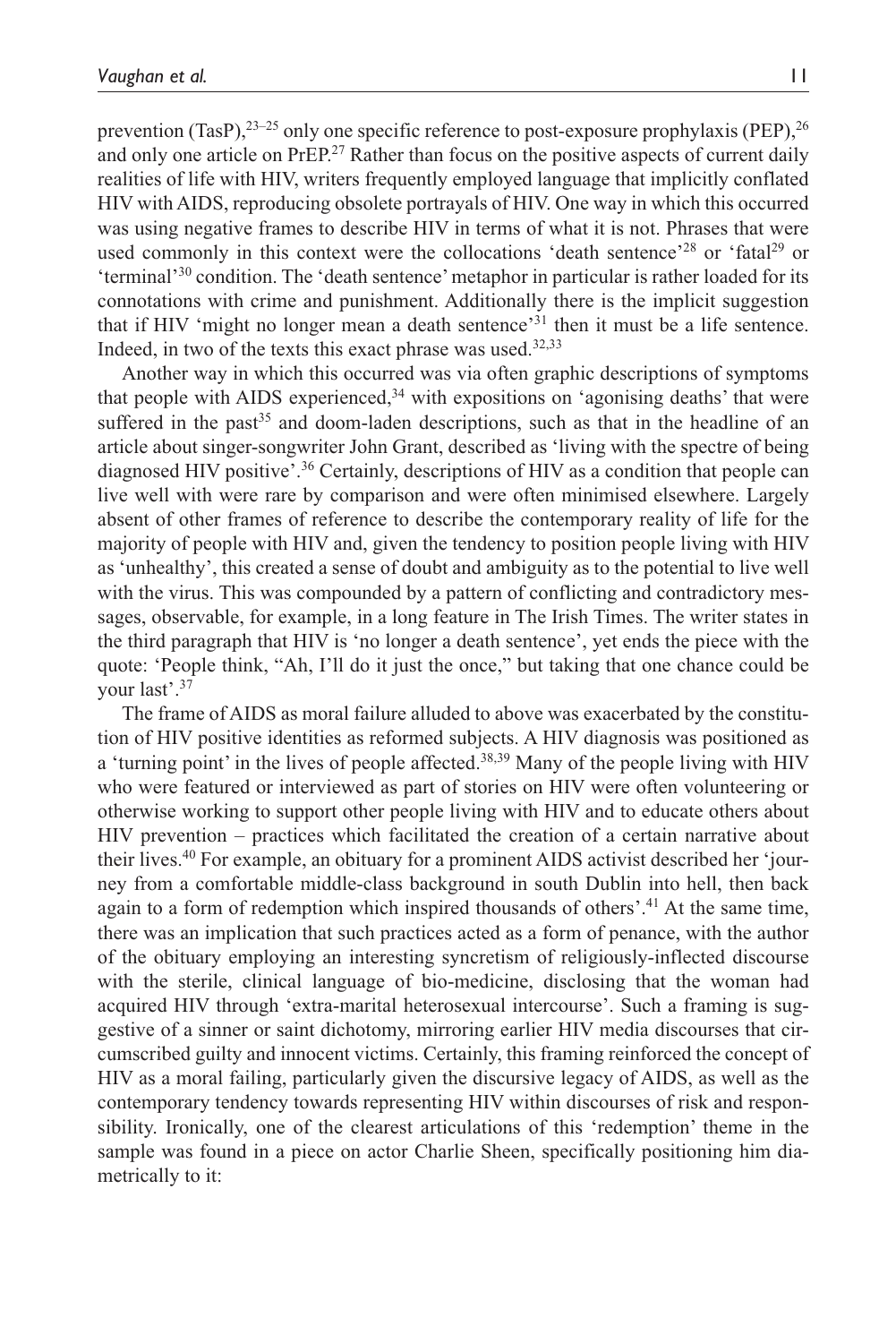Not that he intends to become a reformed character. No . . . Charlie Sheen doesn't believe that HIV has the power to make him a better person. Nor does he seem to want it to. And he knows that this flies in the face of the modern belief that bad luck and disease and disability and tragedy are given to us in order that we do some good with them.<sup>42</sup>

## **Discussion**

Analysis of the texts in our sample demonstrated how HIV was constructed through discursive lenses that emphasised risk and invoked notions of personal responsibility. The discourse of risk and responsibility was largely focussed on young people and gay men, for whom subject positions as complacent and irresponsible social actors were textually delineated. This echoes findings by Jaspal and Nerlich (2017), whose analysis of PrEP in the UK press found similar social representations of gay men which drew on and reproduced stereotypical characterisations of gay lifestyles as sexually promiscuous. Such representations implicitly invite judgement and stigmatisation, particularly in a place such as Ireland where social and cultural values have historically been grounded in conservative Catholic traditions (Ferriter, 2009). Furthermore, this discourse also aligns with what Clarke et al. (2003) have termed 'biomedicalisation' – a process that describes the social transformation of health and medicine from around the early Eighties. Among the key aspects highlighted by biomedicalisation is an emphasis on health in terms of risk and surveillance. Within this paradigm health is reproduced as a moral obligation, accompanied by attendant responsibilities for increasingly complex rituals of maintenance, self-regulation and safe-guarding against risks. Where acquiring HIV is constructed as the consequence for neglecting to be vigilant of one's health, this signals an additional and discrete moral failure in the care of oneself (Foucault, 1984). Such representations have clear implications for public health, given the stigmatising impact they may have both for young gay men and for people living with HIV. HIV-related stigma is, for example, associated with decreased rates of testing and higher life-time risk of acquiring HIV (Pitpitan et al., 2012), while stereotypes about HIV are known to decrease perceptions of risk (Earnshaw et al., 2012). Adherence to ARV medication is also negatively affected by HIV-related stigma, resulting in adverse health outcomes for PLHIV (Kingori et al., 2012), as well as having implications for onward transmission of the virus (Katz et al., 2013). Healthcare professionals should therefore be cognisant of the potential of media discourses on HIV to invoke stigma among people living with and affected by HIV, and seek ways to counteract this.

As Douglas (1994) has observed, 'the modern risk concept, parsed now as danger, is invoked to protect individuals against encroachments of others. It is part of the system of thought that upholds the type of individualist culture which sustains an expanding industrial system' (p. 28). It is perhaps unsurprising therefore that the discourse of risk was tethered to a discourse that emphasised individual personal responsibility, aligning with findings of similar studies in the UK and the US (Mowlabocus, 2020; Stevens and Hull, 2013). It is significant, however, that coverage of HIV internationally drew attention to structural issues driving the epidemic, whilst coverage of HIV in the domestic context eschewed such critiques. The disparity in reporting is remarkable given that Irish journalism is not generally shy of levelling criticism at the government or the health system,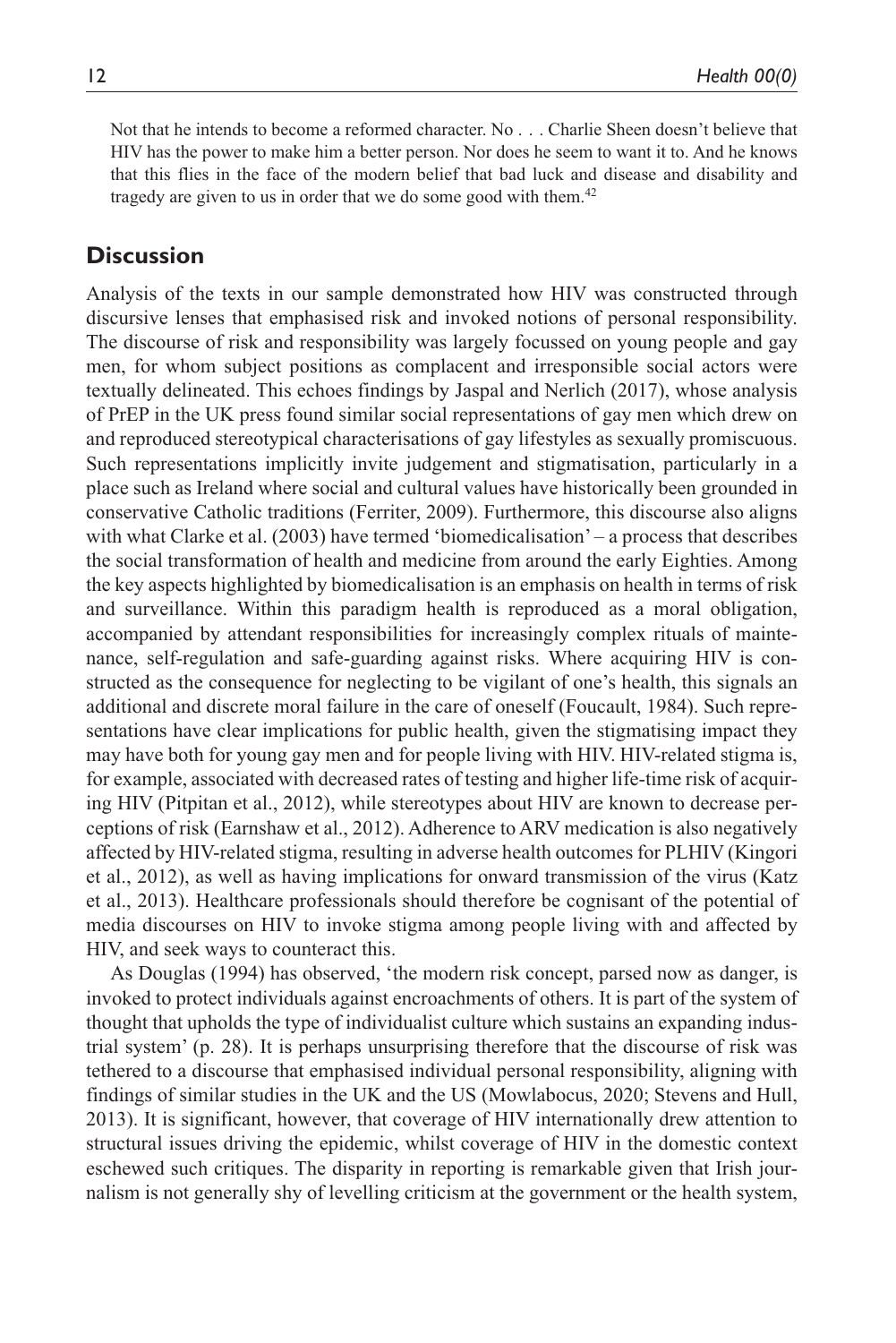and there is ample information in the public domain to support such analysis. Policy and practice evaluations over several decades have found coordination of services to be 'erratic' (Seery, 1999: 10), with professionals reporting 'ad hoc and inequitable' delivery (Lynch, 2009: npn). Despite this, a mid-term review of the 2008 National HIV Education and Prevention Plan noted 'no progress in the implementation of actions to expand opportunities for HIV screening and testing' (National AIDS Strategy Committee [NASC], 2010: 4). More recent reports show Ireland was one of only three countries in the European Union/European Economic Area with major gaps in testing for all key affected populations, including young gay men (European Centre for Disease Prevention and Control [ECDC], 2017) and one of only eight countries reporting no national testing guidelines (ECDC, 2019).

Characterisation of the HIV epidemic in Ireland as a matter of individual responsibility and complacency is thus divorced from a structural context in which the capacity of citizens to take care of their sexual health is considerably reduced. Responsibility both for acquiring HIV and for the burgeoning epidemic is disproportionately shifted towards the actions and behaviours of individuals and specific populations, rather than on policymakers and healthcare providers. Refracted through this lens, the framing of the epidemic and the individual acquisition of HIV reconfigures the rhetoric of guilt and innocence that characterised much of the media reporting of AIDS earlier in the epidemic, rather reflecting a specific ideological position that seeks 'to focus blame on those who are "guilty" for their illness' and thus 'deflect attention away from the social context of the spread of disease' (Sacks, 1996: 70). Such a discourse occludes the structural underpinnings of pandemics in which structural violence, social inequality, gender-based violence, poverty and stigma are key drivers and the reason why HIV diagnoses are differentially distributed along lines of class, race, gender and sexuality (Farmer et al., 2006; Gruskin et al., 2014). Given the role of the media in agenda setting, obscuring this reality may have a negative effect on decision-makers tasked with crafting policy solutions to effectively address the HIV epidemic. This highlights the need for researchers working on HIV and other infectious diseases, to engage constructively with policy- and decision-makers and seek new ways to translate knowledge to maximum effect.

Throughout the data, various strategies of othering were observed. These included drawing delineations between HIV positive and HIV negative people as 'unhealthy' and 'healthy' respectively. This was reinforced by tethering the idea of HIV positivity to anachronistic representations of living with HIV via imagery of sickness, infectiousness and death. In this way the results mirror those of Jaspal and Nerlich (2020), whose study of media narratives of the Daryl Rowe case in the UK, showed how media representations of HIV in that context engendered fear and stigma by reproducing fatalistic impressions of HIV as an inevitably 'destructive disease' (p. 14). While such representations have public health implications specifically for HIV in respect of creating barriers across the HIV care continuum (Gesesew et al., 2017), there is also a broader question around the function of discourses that assert a singular biomedical conceptualisation of health and the impact that these may have on people with disabilities or people that live with health conditions other than HIV. The Covid-19 crisis, for instance, has seen much news reporting on deaths associated with this new virus occurring in people with 'underlying conditions'. As has been pointed out by scholars of disability studies, the 'casual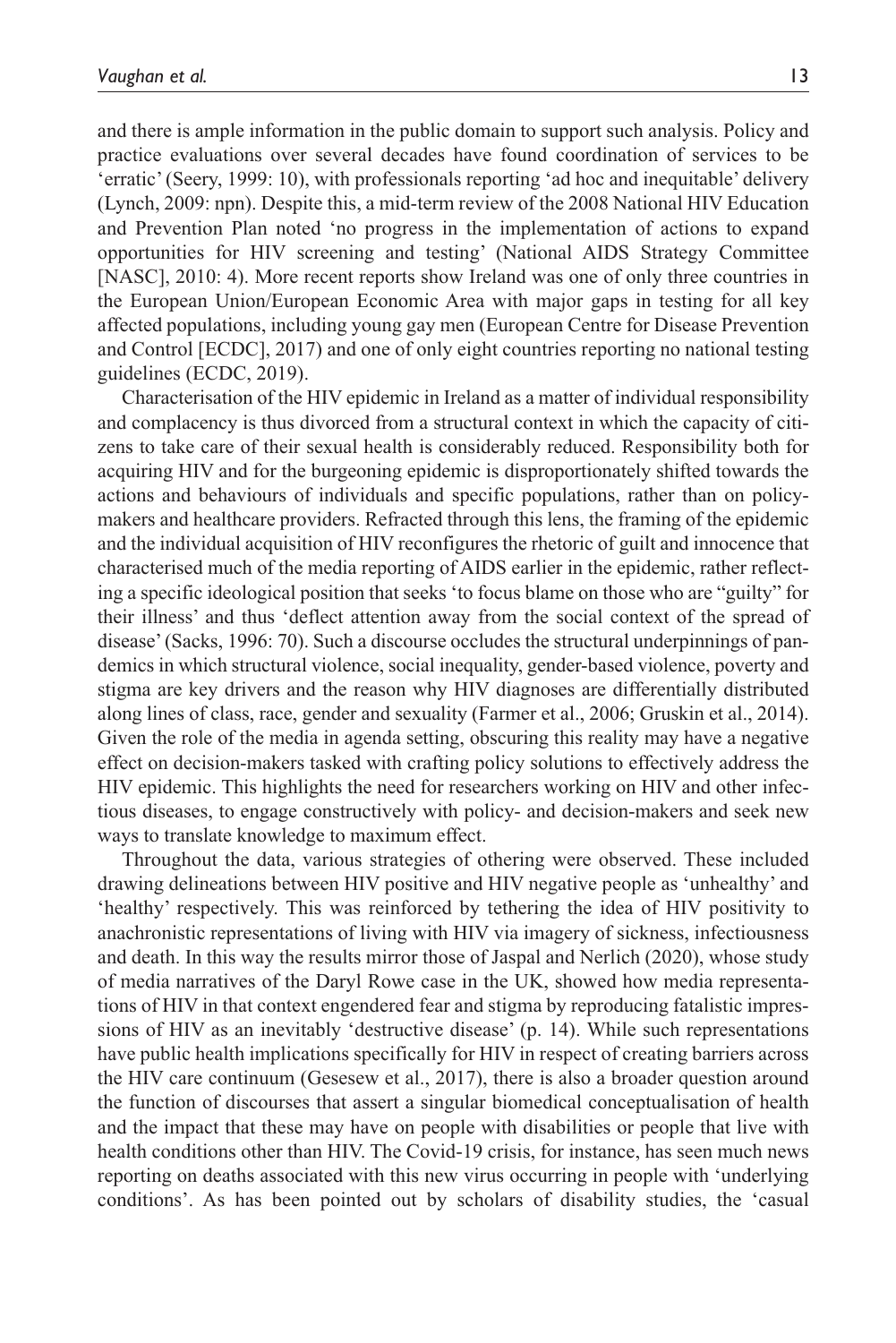brutality' of these discourses implicitly signals that such lives are 'expendable' (Abrams and Abbott, 2020: 169). This has clear bioethical implications in the context of a pandemic where policy-makers and healthcare providers must make decisions regarding allocation of resources in often over-burdened and under-resourced health systems. Viewed through this perspective, discourses that dichotomise the 'healthy' from the 'unhealthy', cease to be merely descriptive accounts of a material biomedical reality and rather become a moral taxonomy of which bodies are disposable. This raises the question that Judith Butler has posed about forms of political exclusion and who counts as 'the people'. A reformulation of this question in the context of HIV – or the Covid-19 pandemic – might be whose 'health' counts in a politics 'that produce conditions of systematic negligence', which disproportionately affect individuals with less access to power (Butler, 2015: 11)?

# **Limitations**

There are some limitations to our study to which we wish to draw attention, and which may help to inform future research. Firstly, our sample drew entirely on articles from the print media. While many of these publications do have an online presence, we omitted from our sample publications that operate solely online. It should be noted that a strength of the research is that the majority of the articles were derived from the most highly circulated and influential papers. However, as print media declines, future research on media discourse and HIV (or health more broadly) may wish to consider the additional inclusion of online publications. We also chose not to include analysis of discourse on online platforms such as Twitter and Facebook. This was in part because the influence of these platforms in agenda setting in the Irish context is unclear. Nevertheless, given that audiences are increasingly consuming news media via these platforms, as well as the documented role of social media in disseminating false and misleading information about the Covid-19 pandemic (Allington et al., 2020), this would seem a fruitful place for future analysis of HIV and other health-related discourses. A final limitation is that findings may not be applicable to other contexts, as analysis of texts was limited to those published in the Republic of Ireland only. Future research may wish to explore if similar discursive regimes exist elsewhere.

# **Conclusion**

As an important cultural and political actor, the print media play a key role both as the conduit through which dominant societal views are disseminated and as interlocutors in their own right. This article argues that in unpacking the discourses of HIV that occur in the print media, a pattern emerges in which PLHIV are frequently positioned as somatically and morally deficient via discourses of risk and responsibility. This is reinforced by anachronistic representations of HIV and AIDS and through constructions of the 'other'. Furthermore, it is clear that the epidemic itself is framed in ways that reflect a dominant ideological paradigm in which health becomes a matter of individual responsibility and the role and function of the State in creating the right conditions for citizens to attain good sexual health is set aside. Inasmuch as dominant biomedical and neoliberal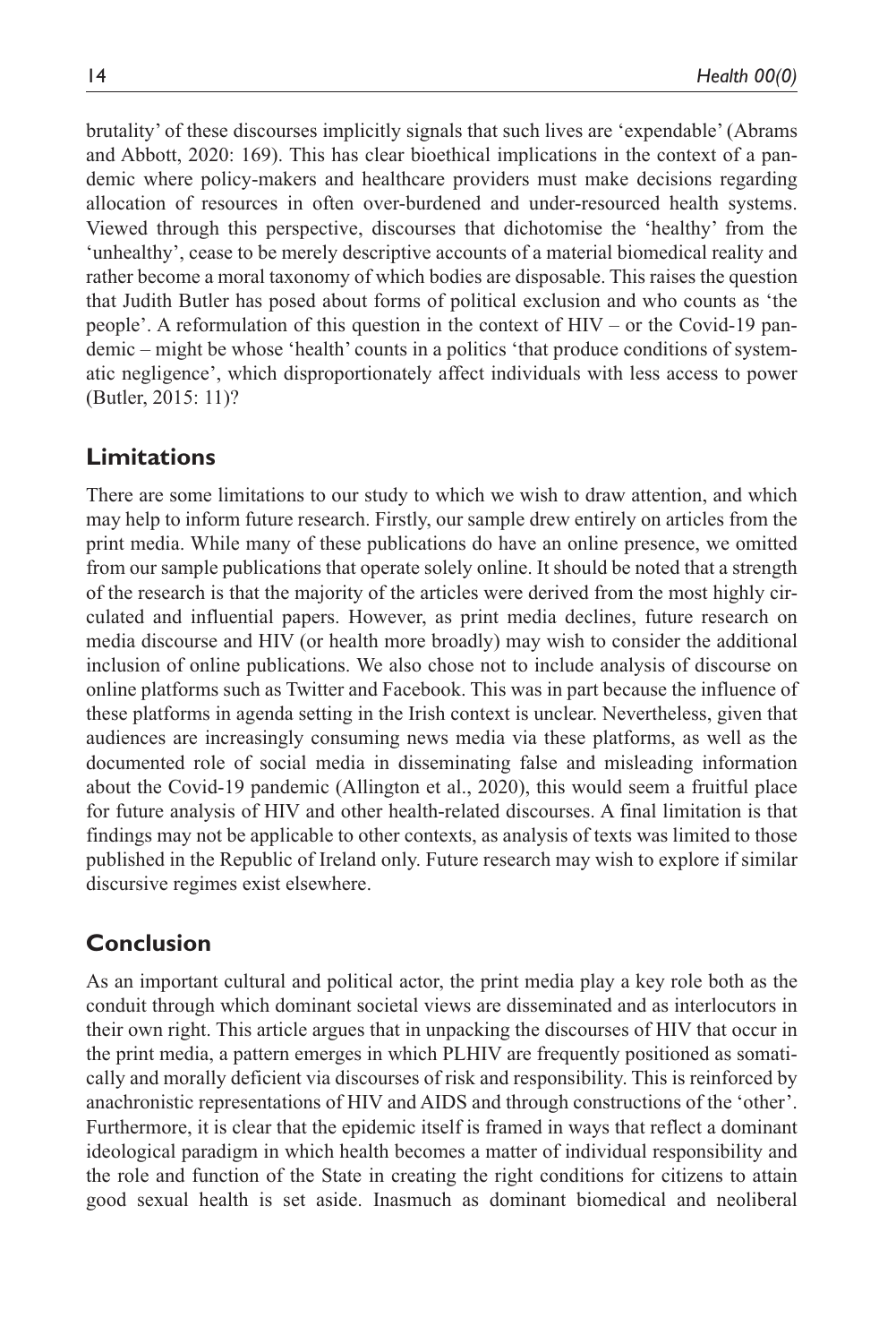discourses circumscribe HIV positive subjectivities in ways that emphasise the otherness of the HIV-positive body, this reflects and reproduces a social arena in which the stigmatisation of certain groups of people is a fundamental component. By discursively enshrining the notion of hierarchical differences between social groupings into the cultural/ discursive fabric in such a way that it appears natural and taken-for-granted, processes of stigma and discrimination are (mis)recognised as ordinary and legitimate rather than arbitrary – but necessary – operations of power that facilitate the existence of an asymmetrical social order. With the emergence of a new 'mythological menace' (Sontag, 1988: 148) in the shape of Covid-19, we may expect these processes will continue in reconfigured, yet familiar, forms.

#### **Declaration of conflicting interests**

The author(s) declared no potential conflicts of interest with respect to the research, authorship, and/or publication of this article.

## **Funding**

The author(s) received no financial support for the research, authorship, and/or publication of this article.

# **ORCID iD**

Elena Vaughan **D** <https://orcid.org/0000-0001-5243-8854>

#### **Notes**

- 1. The Irish Times, 23/06/2009.
- 2. The Irish Independent, 04/05/2009.
- 3. The Irish Independent, 05/07/2010.
- 4. The Irish Independent, 09/12/2009.
- 5. The Irish Times, 02/12/2009.
- 6. The Irish Times, 06/08/2009.
- 7. The Irish Independent, 07/12/2015.
- 8. The Irish Independent, 15/03/2008.
- 9. The Sunday Independent, 06/12/2015.
- 10. The Irish Times, 25/06/2015.
- 11. The Irish Times, 21/12/2012.
- 12. The Irish Times, 10/08/2015.
- 13. The Irish Times, 27/01/2012.
- 14. The Irish Times, 22/07/2010.
- 15. The Irish Times, 01/12/2008.
- 16. The Irish Times, 01/12/2012.
- 17. The Irish Times, 10/08/2015.
- 18. The Irish Times, 04/03/2008.
- 19. The Irish Times, 09/06/2015.
- 20. The Daily Mail, 02/12/2014.
- 21. The Irish Times, 01/12/2012.
- 22. The Irish Times, 27/01/2007.
- 23. The Irish Times, 06/08/2009.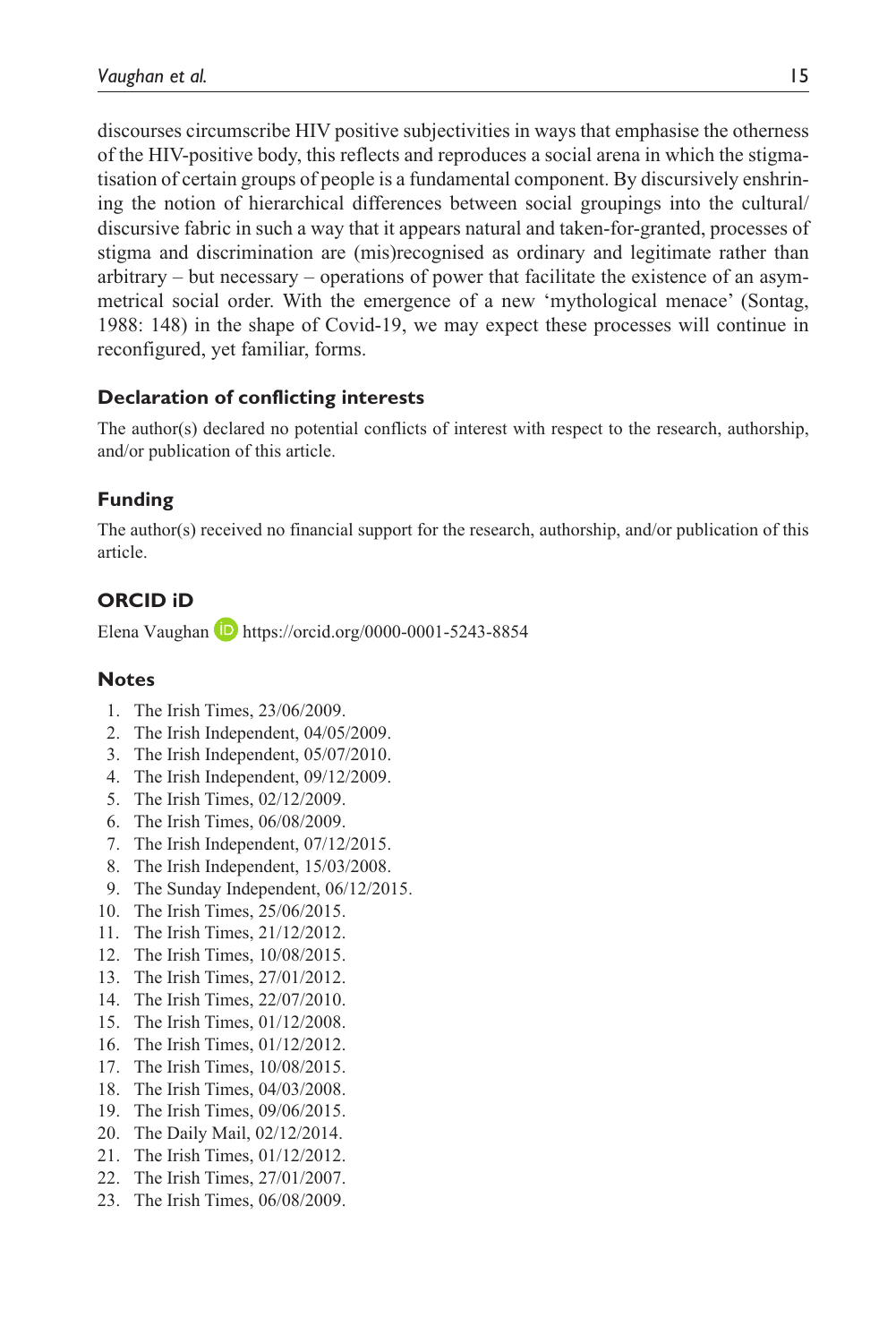- 24. The Irish Times, 22/08/2006.
- 25. The Irish Independent, 09/12/2009.
- 26. The Daily Mail, 12/11/2015.
- 27. The Irish Times, 09/06/2015.
- 28. The Daily Mail, 20/12/2013.
- 29. The Irish Times, 06/08/2009.
- 30. The Irish Independent, 10/06/2013.
- 31. The Irish Times, 06/08/2009.
- 32. The Irish Times, 09/06/2015.
- 33. The Daily Mail, 02/12/2014.
- 34. The Sunday Independent, 06/12/2015.
- 35. The Irish Independent, 05/07/2010.
- 36. The Sunday Independent, 02/03/2014.
- 37. The Irish Times, 06/08/2009.
- 38. The Irish Times, 06/08/2009.
- 39. The Sunday Independent, 19/05/2013.
- 40. The Irish Times, 01/12/2012.
- 41. The Irish Times, 31/03/2007.
- 42. The Sunday Independent, 22/11/2015.

#### **References**

- Abrams T and Abbott D (2020) Disability, deadly discourse, and collectivity amid coronavirus (COVID-19). *Scandinavian Journal of Disability Research* 22(1): 168–174.
- Allington D, Duffy B, Wessely S, et al. (2020) Health-protective behaviour, social media usage and conspiracy belief during the COVID-19 public health emergency. *Psychological Medicine*. Epub ahead of print 9 June 2020. DOI: 10.1017/S003329172000224X.
- Baumgarten B and Grauel J (2009) The theoretical potential of website and newspaper data for analysing political communication processes. *Historical Social Research/Historische Sozialforschung* 34: 94–121.
- Bourdieu P (1991) *Language and Symbolic Power*. Cambridge: Polity Press & Blackwell Publishing Ltd.
- Brown J, Chapman S and Lupton D (1996) Infinitesimal risk as public health crisis: News media coverage of a doctor-patient HIV contact tracing investigation. *Social Science & Medicine* 43(12): 1685–1695.
- Butler J (2015) *Notes Toward a Performative Theory of Assembly*. Cambridge, MA: Harvard University Press.
- Clarke AE, Mamo L, Fishman JR, et al. (2003) Biomedicalization: Technoscientific transformations of health, illness, and U.S. Biomedicine. *American Sociological Review* 68(2): 161–194.
- Donohue AM (2017) [Correspondence] Re: PQ 3452/17. Available at: [https://gcn.ie/wp-content/](https://gcn.ie/wp-content/uploads/2018/01/act-dublin-call-expanded-sexual-health-services-amid-hiv-crisis-ireland-2.pdf) [uploads/2018/01/act-dublin-call-expanded-sexual-health-services-amid-hiv-crisis-ireland-2.](https://gcn.ie/wp-content/uploads/2018/01/act-dublin-call-expanded-sexual-health-services-amid-hiv-crisis-ireland-2.pdf) [pdf](https://gcn.ie/wp-content/uploads/2018/01/act-dublin-call-expanded-sexual-health-services-amid-hiv-crisis-ireland-2.pdf) (accessed 18 February 2021).
- Douglas M (1994) *Risk and Blame Essays in Cultural Theory*. London: Routledge.
- Dutta MJ (2010) The critical cultural turn in health communication: Reflexivity, solidarity, and praxis. *Health Communication* 25(6–7): 534–539.
- Earnshaw VA, Smith LR, Chaudoir SR, et al. (2012) Stereotypes about people living with HIV: Implications for perceptions of HIV risk and testing frequency among at-risk populations. *AIDS Education and Prevention* 24(6): 574–581.
- European Centre for Disease Prevention and Control [ECDC] (2017) The status of the HIV response in the European Union/European Economic Area 2016. Available at: [https://](https://www.ecdc.europa.eu/sites/default/files/media/en/publications/Publications/Status-of-HIV-response-in-EU-EEA-2016-30-jan-2017.pdf)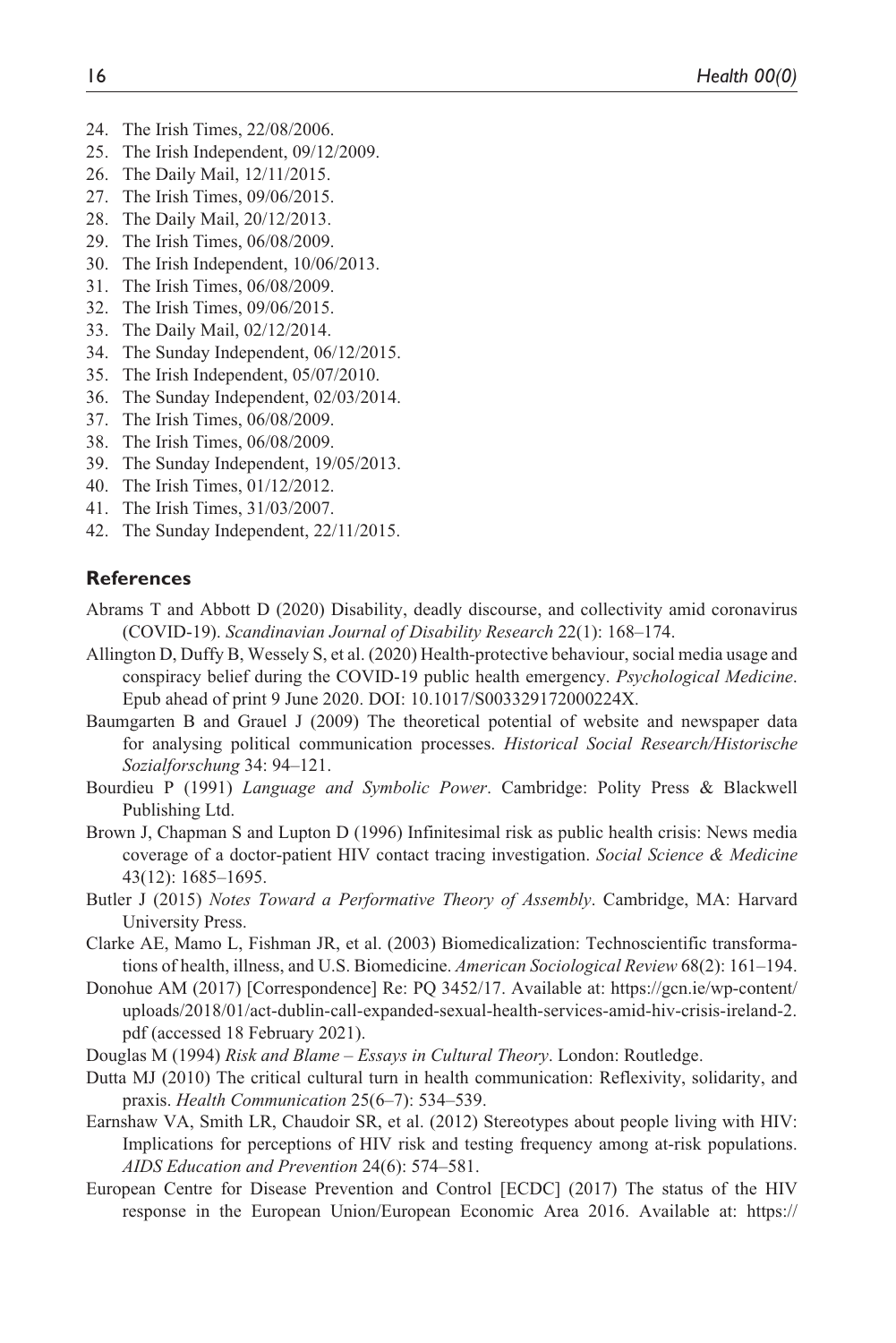[www.ecdc.europa.eu/sites/default/files/media/en/publications/Publications/Status-of-HIV](https://www.ecdc.europa.eu/sites/default/files/media/en/publications/Publications/Status-of-HIV-response-in-EU-EEA-2016-30-jan-2017.pdf)[response-in-EU-EEA-2016-30-jan-2017.pdf](https://www.ecdc.europa.eu/sites/default/files/media/en/publications/Publications/Status-of-HIV-response-in-EU-EEA-2016-30-jan-2017.pdf) (accessed 2 March 2021).

- European Centre for Disease Prevention and Control [ECDC] (2019) HIV testing monitoring implementation of the Dublin declaration on partnership to fight HIV/AIDS in Europe and Central Asia: 2018 progress report. Available at: [https://www.ecdc.europa.eu/sites/default/files/](https://www.ecdc.europa.eu/sites/default/files/documents/HIV-testing-dublin-declaration-monitoring-2018.pdf) [documents/HIV-testing-dublin-declaration-monitoring-2018.pdf](https://www.ecdc.europa.eu/sites/default/files/documents/HIV-testing-dublin-declaration-monitoring-2018.pdf) (accessed 2 March 2021).
- Fairclough N (1989) *Language and Power*. Essex: Pearson Education Limited.
- Fairclough N (2003) *Analysing Discourse: Textual Analysis for Social Research*. London: Routledge.
- Farmer PE, Nizeye B, Stulac S, et al. (2006) Structural violence and clinical medicine. *PLoS Medicine* 3(10): e449.
- Ferriter D (2009) *Occasions of Sin: Sex and Society in Modern Ireland*. London: Profile Books.
- Foucault M (1982) The subject and power. *Critical Inquiry* 8(4): 777–795.
- Foucault M (1984) *The History of Sexuality Vol. 2: The Use of Pleasure*, Vol. 2. London: Penguin Books.
- Gao J, Fu H, Lin L, et al. (2013) Newspaper coverage of HIV/AIDS in China from 2000 to 2010. *AIDS Care* 25(9): 1174–1178.
- Garfield S (1994) *The End of Innocence: Britain in the Time of AIDS*. London: Faber.
- Gesesew HA, Tesfay Gebremedhin A, Demissie TD, et al. (2017) Significant association between perceived HIV related stigma and late presentation for HIV/AIDS care in low and middleincome countries: A systematic review and meta-analysis. *PLoS One* 12(3): e0173928.
- Gould DJ, Drey NS, Millar M, et al. (2009) Patients and the public: Knowledge, sources of information and perceptions about healthcare-associated infection. *Journal of Hospital Infection* 72(1): 1–8.
- Green J and Labonte RN (2008) *Critical Perspectives in Public Health*. London/New York: Routledge.
- Greene WC (2007) A history of AIDS: Looking back to see ahead. *European Journal of Immunology* 37 Suppl. 1: S94–S102.
- Gruskin S, Safreed-Harmon K, Moore CL, et al. (2014) HIV and gender-based violence: Welcome policies and programmes, but is the research keeping up? *Reproductive Health Matters* 22(44): 174–184.
- Hallin DC, Brandt M and Briggs CL (2013) Biomedicalization and the public sphere: Newspaper coverage of health and medicine, 1960s-2000s. *Social Science & Medicine* 96: 121–128.
- Health Protection Surveillance Centre [HPSC] (2017) *HIV in Ireland 2016 Report*. Dublin: HPSC. Available at: [https://www.hpsc.ie/a-z/hivandaids/hivdataandreports/2016reports/](https://www.hpsc.ie/a-z/hivandaids/hivdataandreports/2016reports/HIVIreland_2016.pdf) [HIVIreland\\_2016.pdf](https://www.hpsc.ie/a-z/hivandaids/hivdataandreports/2016reports/HIVIreland_2016.pdf) (accessed 1 March 2021).
- Health Protection Surveillance Centre [HPSC] (2019) *HIV in Ireland 2018 Report*. Dublin: HPSC. Available at: [https://www.hpsc.ie/a-z/hivandaids/hivdataandreports/HIV\\_2018\\_](https://www.hpsc.ie/a-z/hivandaids/hivdataandreports/HIV_2018_final.pdf) [final.pdf](https://www.hpsc.ie/a-z/hivandaids/hivdataandreports/HIV_2018_final.pdf) (accessed 2 March 2020).
- Health Service Executive [HSE] (2013) *Annual Report and Financial Statements*. Dublin: HSE. Available at: <https://www.hse.ie/eng/services/publications/corporate/annualrpt2013.pdf> (accessed 2 March 2021).
- Health Service Executive [HSE] (2019) *Health Service Executive Annual Report and Financial Statements 2019*. Dublin: HSE. Available at: [https://www.hse.ie/eng/services/publications/](https://www.hse.ie/eng/services/publications/corporate/hse-annual-report-and-financial-statements-2019.pdf) [corporate/hse-annual-report-and-financial-statements-2019.pdf](https://www.hse.ie/eng/services/publications/corporate/hse-annual-report-and-financial-statements-2019.pdf) (accessed 2 March 2021).
- HIV Ireland (2017) *HIV in Ireland 2017 Findings from the: 1. National HIV Knowledge & Attitudes Survey 2017; 2. People Living with HIV Stigma Survey 2017*. Dublin: HIV Ireland. Available at: [https://www.hivireland.ie/wp-content/uploads/Full-Report-HIV-Stigma-2nd-](https://www.hivireland.ie/wp-content/uploads/Full-Report-HIV-Stigma-2nd-October-2017.pdf)[October-2017.pdf](https://www.hivireland.ie/wp-content/uploads/Full-Report-HIV-Stigma-2nd-October-2017.pdf) (accessed 1 March 2021).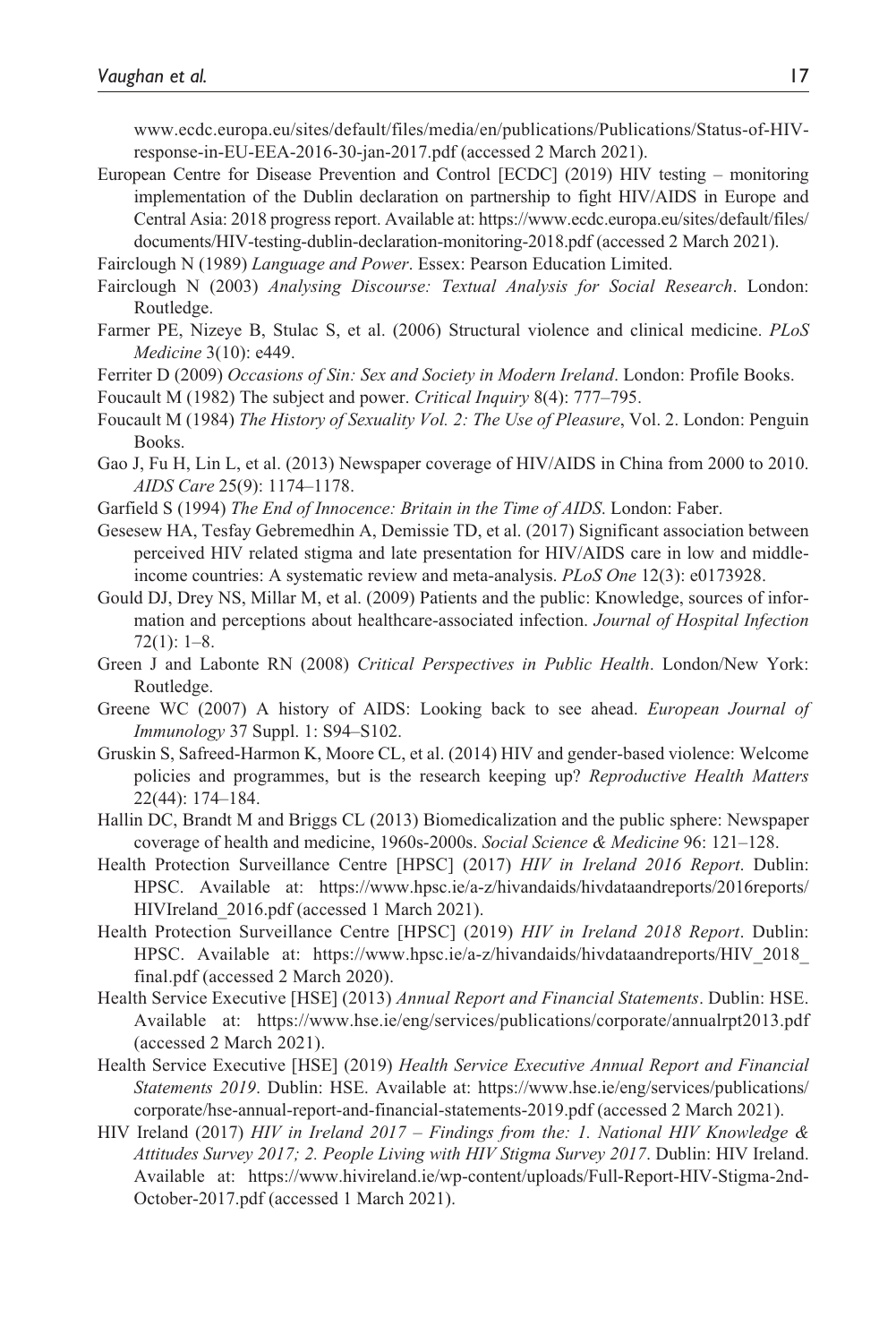- Hsieh H-F and Shannon SE (2005) Three approaches to qualitative content analysis. *Qualitative Health Research* 15(9): 1277–1288.
- Humble ÁM (2009) Technique triangulation for validation in directed content analysis. *International Journal of Qualitative Methods* 8(3): 34–51.
- IPSOS/MRBI (2020) Social networking and messaging trackers December 2019. Available at: <https://www.ipsos.com/en-ie/social-networking-and-messaging-trackers-december-2019> (accessed 2 March 2021).
- Jaspal R and Nerlich B (2016) A 'morning-after' pill for HIV? Social representations of post-exposure prophylaxis for HIV in the British print media. *Health, Risk & Society* 18(5–6): 225–246.
- Jaspal R and Nerlich B (2017) Polarised press reporting about HIV prevention: Social representations of pre-exposure prophylaxis in the UK press. *Health* 21(5): 478–497.
- Jaspal R and Nerlich B (2020) HIV stigma in UK press reporting of a case of intentional HIV transmission. *Health*. Epub ahead of print 8 Aug 2020. DOI: 10.1177/1363459320949901.
- Katz IT, Ryu AE, Onuegbu AG, et al. (2013) Impact of HIV-related stigma on treatment adherence: Systematic review and meta-synthesis. *Journal of the International Aids Society* 16(3 Suppl. 2): 18640.
- Kingori C, Reece M, Obeng S, et al. (2012) Impact of internalized stigma on HIV prevention behaviors among HIV-infected individuals seeking HIV care in Kenya. *AIDS Patient Care and STDs* 26: 761–768.
- Lupton D (1994) Toward the development of critical health communication praxis. *Health Communication* 6(1): 55–67.
- Lupton D (1999) Archetypes of infection: People with HIV/AIDS in the Australian press in the mid 1990s. *Sociology of Health & Illness* 21(1): 37–53.
- Lynch P (2009) What ever happened to Ireland's sexual health strategy? Available at: [https://www.](https://www.ifpa.ie/what-ever-happened-to-irelands-sexual-health-strategy/) [ifpa.ie/what-ever-happened-to-irelands-sexual-health-strategy/](https://www.ifpa.ie/what-ever-happened-to-irelands-sexual-health-strategy/) (accessed 2 March 2021).
- McCombs M (2005) A look at agenda-setting: Past, present and future. *Journalism Studies* 6(4): 543–557.
- Moskowitz DA and Roloff ME (2007) The existence of a bug chasing subculture. *Culture Health & Sexuality* 9(4): 347–357.
- Mowlabocus S (2020) 'What a skewed sense of values': Discussing PrEP in the British press. *Sexualities* 23(8): 1343–1361.
- National AIDS Strategy Committee [NASC] (2010) *HIV and AIDS Education and Prevention Plan 2008-2012 Mid-Term Review Executive Summary*. Dublin: NASC. Available at: [https://](https://www.drugsandalcohol.ie/15513/1/HIV_AIDS_education_and_prevention_plan_08-12.pdf) [www.drugsandalcohol.ie/15513/1/HIV\\_AIDS\\_education\\_and\\_prevention\\_plan\\_08-12.pdf](https://www.drugsandalcohol.ie/15513/1/HIV_AIDS_education_and_prevention_plan_08-12.pdf)  (accessed 2 March 2021).
- Newman N, Fletcher R, Schulz A, et al. (2020) *Reuters Institute Digital News Report 2020*. Oxford: Reuters Institute for the Study of Journalism. Available at: [https://reutersinstitute.politics.](https://reutersinstitute.politics.ox.ac.uk/sites/default/files/2020-06/DNR_2020_FINAL.pdf) [ox.ac.uk/sites/default/files/2020-06/DNR\\_2020\\_FINAL.pdf](https://reutersinstitute.politics.ox.ac.uk/sites/default/files/2020-06/DNR_2020_FINAL.pdf) (accessed 2 March 2021).
- News Brands Ireland (2010) Circulation. Available at: [http://newsbrandsireland.ie/data-centre/cir](http://newsbrandsireland.ie/data-centre/circulation/)[culation/](http://newsbrandsireland.ie/data-centre/circulation/) (accessed 2 March 2021).
- Picard RG and Yeo M (2011) *Medical and Health News and Information in the UK Media: Current State of Knowledge*. Oxford: Reuters Institute for the Study of Journalism. Available at: [https://reutersinstitute.politics.ox.ac.uk/sites/default/files/2017-11/Media%20and%20](https://reutersinstitute.politics.ox.ac.uk/sites/default/files/2017-11/Media%20and%20UK%20Health.pdf) [UK%20Health.pdf](https://reutersinstitute.politics.ox.ac.uk/sites/default/files/2017-11/Media%20and%20UK%20Health.pdf) (accessed 3 March 2021).
- Pitpitan EV, Kalichman SC, Eaton LA, et al. (2012) AIDS-related stigma, HIV testing, and transmission risk among patrons of informal drinking places in Cape Town, South Africa. *Annals of Behavioral Medicine* 43(3): 362–371.
- Sacks V (1996) Women and AIDS: An analysis of media misrepresentations. *Social Science & Medicine* 42(1): 59–73.